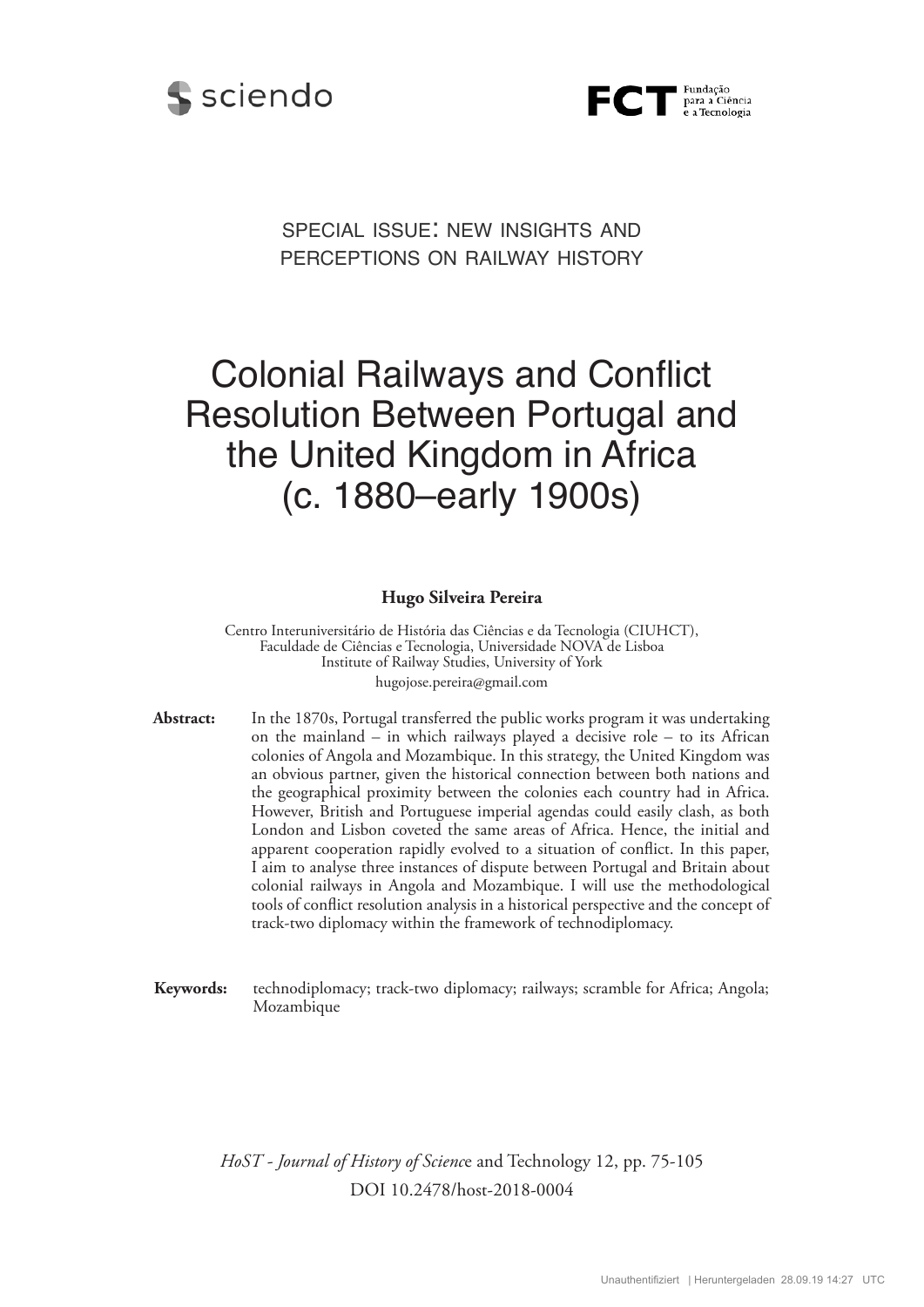### **Introduction and methodology**

In the mid-1870s, Portugal presented the first proposals to build railways in its overseas territories of Africa (Angola and Mozambique),<sup>1</sup> and thus apply in the colonies the development program that it had been implementing in the mainland since the 1850s that privileged transnational rail links from strategic hinterlands to Portuguese harbours.<sup>2</sup> Additionally, it was understood that in order to fulfil this project in Africa, Britain and British capital were privileged partners, given the historical connections between both nations and the geographical proximity of each country's territories in Africa.3 Until the 1930s, several thousand miles of tracks were built either by private companies or by the State, and added to the Portuguese railway network in the colonies.4

The investment sought two different goals: to tap into the imagined resources of the colonial hinterlands and to cement the Portuguese presence in territories that were coveted by other, more powerful, European nations.5 These objectives, however, could clash with the agendas of other countries with similar interests in colonial territories. Moreover, most of the capital required for such investment came from abroad, which could also be a cause for international divergences. All of this could give rise to conflict situations, sometimes directly (between the nations involved), on other occasions indirectly (through informal agents/go-betweens).

<sup>&</sup>lt;sup>1</sup>These included the lines between Luanda and Ambaca (in Angola) and Lourenço Marques (Delagoa Bay, in Mozambique) and Transvaal (in South Africa).

<sup>2</sup> Bruno José Navarro Marçal, "Um império projectado pelo 'silvo da locomotiva'. O papel da engenharia portuguesa na apropriação do espaço colonial africano. Angola e Moçambique (1869-1930)" (PhD diss., Universidade NOVA de Lisboa, 2016), 115.

<sup>3</sup>Valentim Alexandre, *Velho Brasil Novas Áfricas. Portugal e o Império (1808-1975)* (Porto: Afrontamento, 2000), 150-151.

<sup>&</sup>lt;sup>4</sup> Until the 1930s, private companies and the Portuguese State set railroads in the provinces of Benguela, Moçâmedes (Angola), Manica, Sofala, Lourenço Marques, Zambezi, and Moçambique (Mozambique). <sup>5</sup>These two goals met two myths of the Portuguese imagination of the time about Africa (as defined by Portuguese historian, Valentim Alexandre): the myth of *Eldorado* (the perception that the colonial hinterland was ripe with resources just waiting to be exploited) and the myth of the sacred heritage (the idea that the overseas territories were tokens of the former glory of Portugal and could never be separated from the motherland). See Valentim Alexandre and Jill Dias, "O Império Africano 1825- 1890," in *Nova História da Expansão Portuguesa*, eds. Joel Serrão and A. H. de Oliveira Marques, vol. X (Lisbon: Estampa, 1998), 39-48.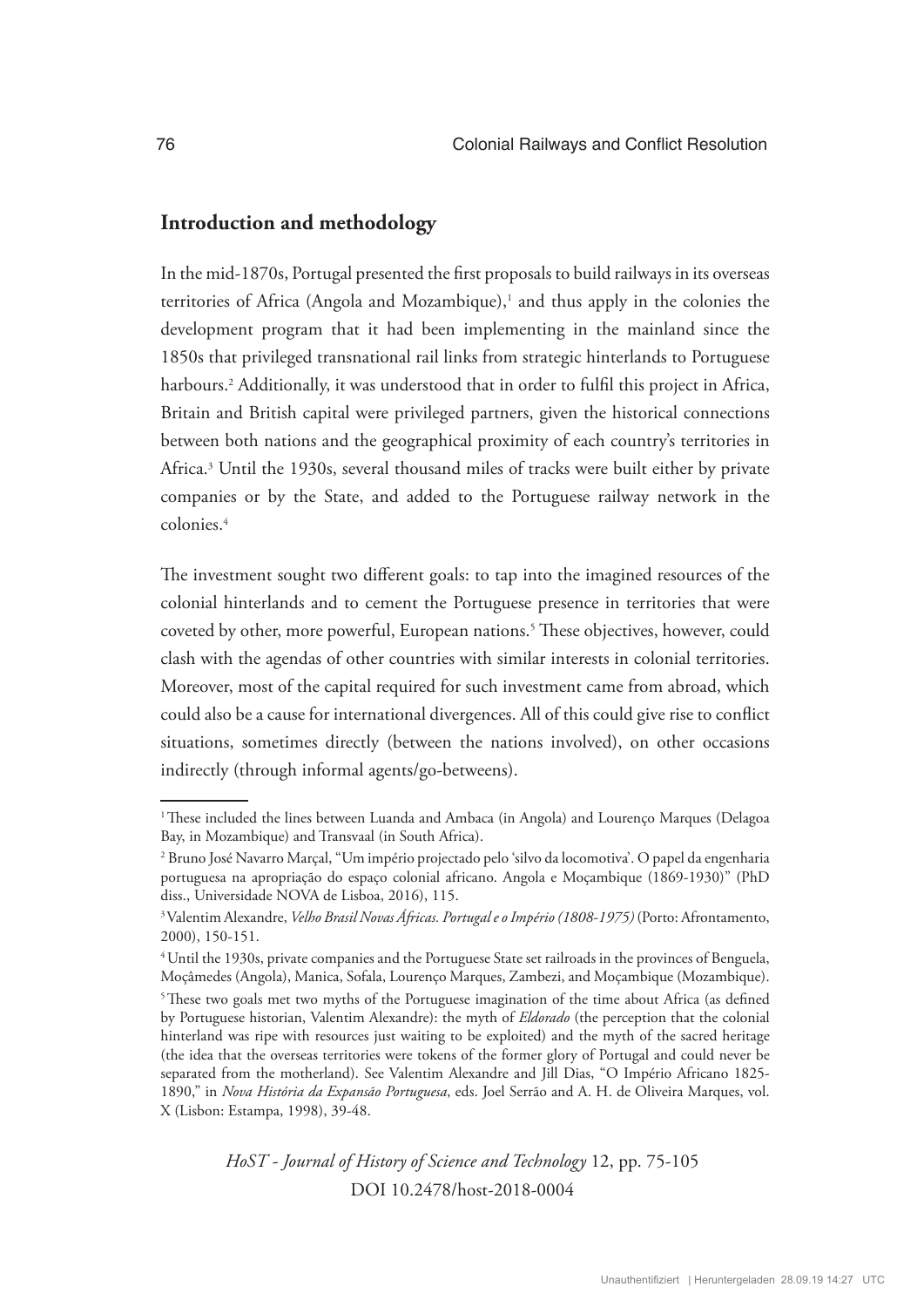In this paper I aim to analyse three conflicts between Portuguese and British interests regarding colonial railways in Angola (the Ambaca line) and Mozambique (the Delagoa Bay/Lourenço Marques, and Beira lines) and determine how they were resolved.<sup>6</sup> Considering that "the list of disciplines that the systematic study of conflict may draw upon is very long – including the full range of the social sciences and the humanities"<sup>7</sup> – I intend to contribute to the debate by combining history of technology and conflict resolution to offer an historical perspective on the resolution of international conflict. The three examples I will analyse in this paper had different inceptions, characteristics, and outcomes, and this was the main reason why I chose them  $-$  to test my model in dissimilar situations.



**Figure 1 –** The Ambaca railway in Angola Source: sharemap.org and own making

<sup>&</sup>lt;sup>6</sup>The conflicts analysed never escalated to an all-out war. They include those between the Portuguese government and: (1) the Portuguese company of the Luanda-Ambaca railway, and its British bondholders (in Angola); (2) the American contractor of the Delagoa Bay railroad and its British financiers; and (3) the British government and Cecil Rhodes in the context of the adjudication of the Beira railway in the aftermath of the British Ultimatum of 1890 and the subsequent 1891 Treaty. Further details about these historical episodes will be provided in the following sections.

<sup>7</sup> James Schellenberg, *Conflict Resolution. Theory, Research, and Practice* (Berkeley: The University of California Press, 1986), 7 and 28-30. See also Leonard W. Doob, "Series Foreword," in *Conflict Resolution. Cross-Cultural Perspectives*, eds. Kevin Avruch, Peter W. Black, and Joseph A. Scimecca, IX-X (London: Greenwood, 1991), IX.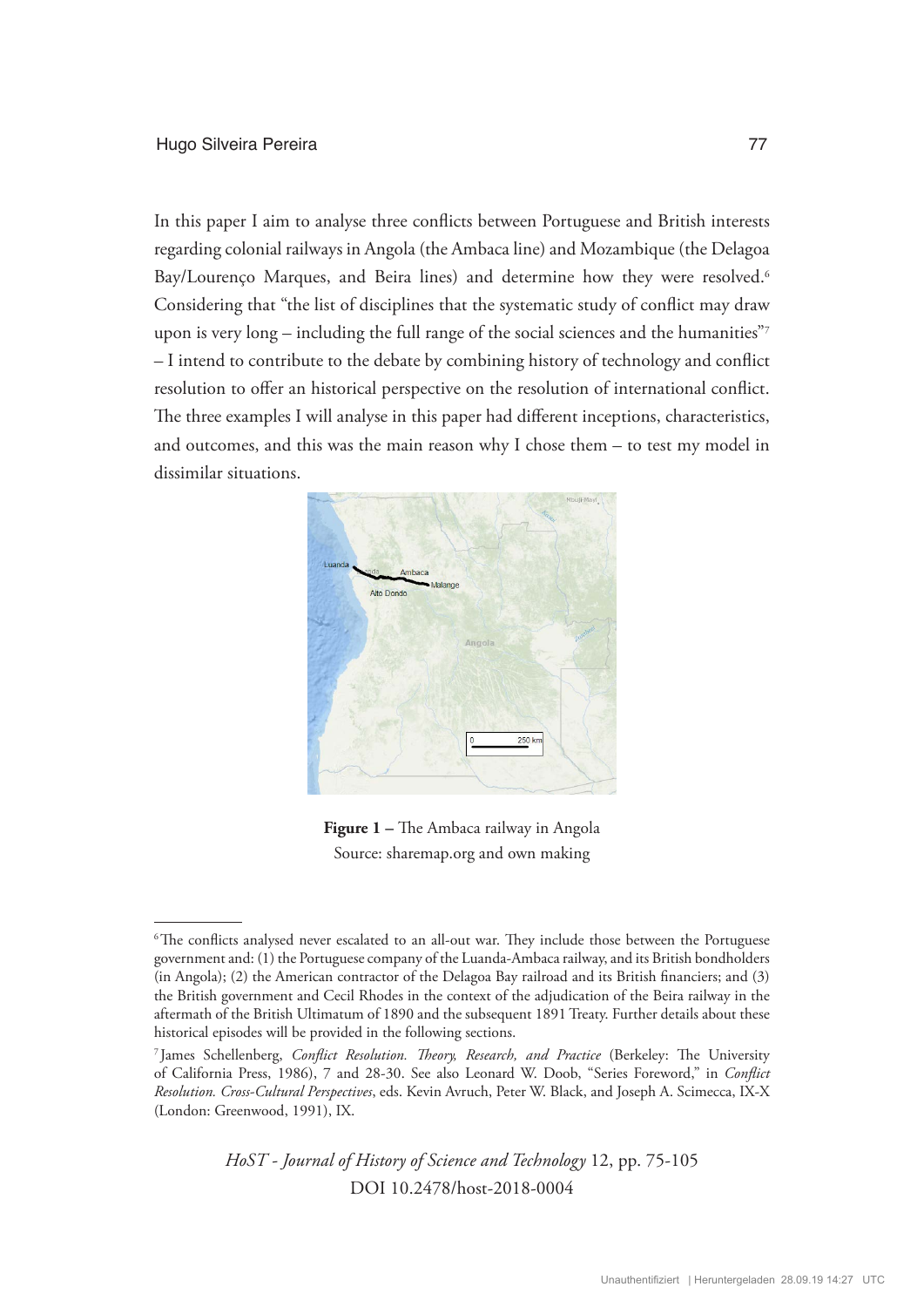

**Figure 2 –** The Beira and Delagoa Bay/Lourenço Marques railways in Mozambique Source: sharemap.org and own making

I will draw from a very simple notion of conflict: a situation, real or perceived, of opposition, incompatibility of interests/goals, inconsistency of visions, or lack of agreement for a mutual understanding that threatens the needs or interests of the parties involved. Conflict resolution, on the other hand, is the interactive and fluid process, requiring more than a core of knowledge and a set of tools, that looks for a result that might represent an improvement to the arguing parties, and that leads to a new situation where the opposition between parties is reduced, thanks to a conscious settlement of the issues in dispute.<sup>8</sup>

Goncalves identified different stages of that process: beginning of the dispute; early escalation – the issues are not resolved and the conflict increases; deadlock – the opposing sides are unable to reach an understanding; looking for a way out – the parts can no longer tolerate the consequences of the conflict and they try to reach an

<sup>8</sup>Marcus Goncalves, *Conflict Resolution. Concepts and Practice* (New York: ASME, 2008), 3 and 6-7. Thomas L. Saaty and Joyce M. Alexander, *Conflict Resolution. The Analytic Hierarchy Approach* (London: Praeger, 1989), 3. Schellenberg, *Conflict Resolution*, 8-9.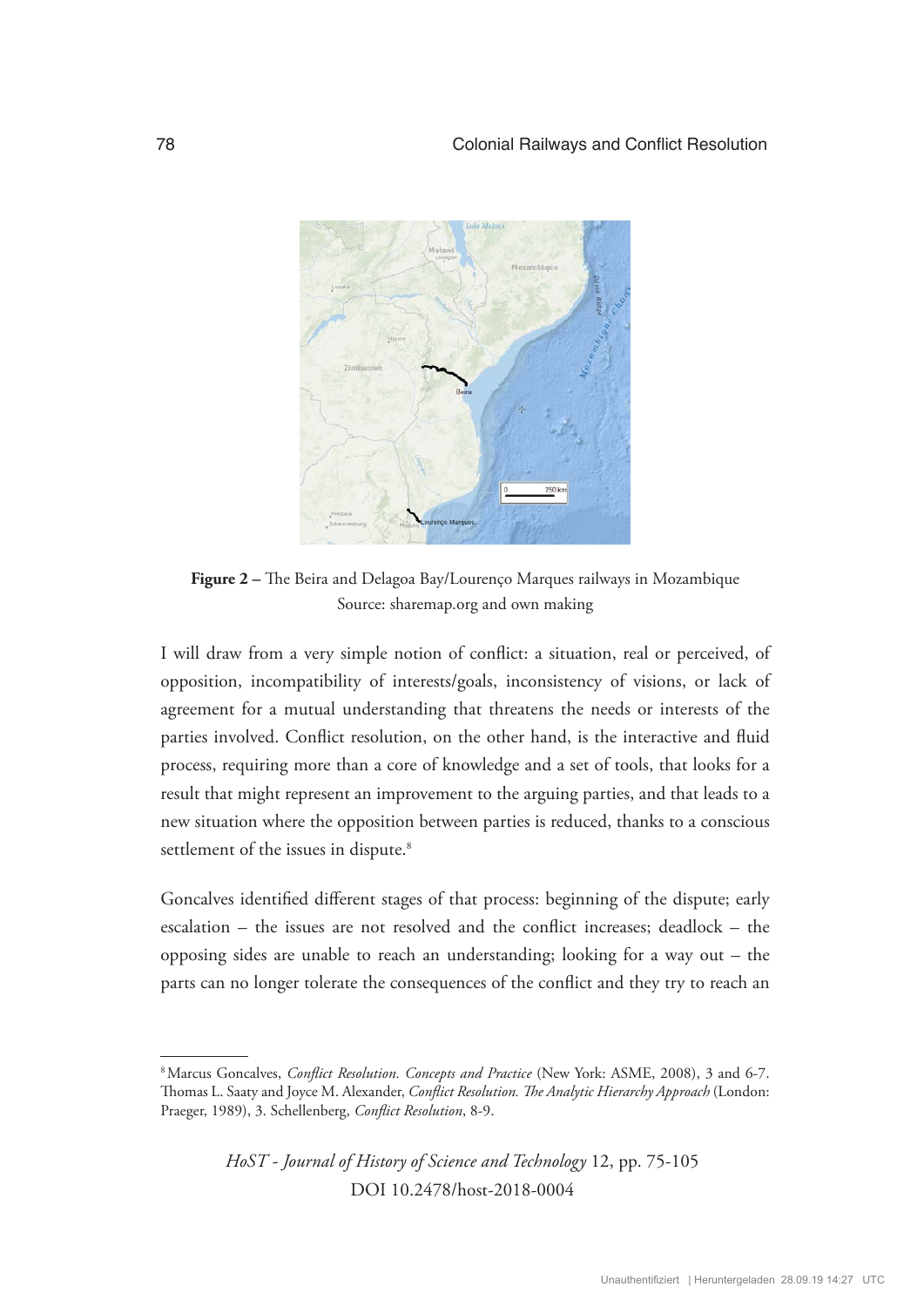#### Hugo Silveira Pereira 79

agreement; and working together – to implement that agreement.9 Depending on the nature and evolution of the conflict some of these stages might be skipped.

The final solution for a conflict might be achieved through negotiation between parties, mediation through a third party, sentence by independent referees in an arbitration process, or plain brute force.<sup>10</sup> Hence, even if there is a solution for a conflict, it does not imply that all parties win or that all parties are happy with the final outcome. In some cases, there might be winners and losers. In the same respect, I do not mean to affirm that all conflicts are solvable. Some might not have a solution, but they can be manageable.<sup>11</sup>

Determining the nature of the conflict is the first step in the analysis.12 I argue that the conflicts between Portugal and Britain were set at an international/diplomatic level and were deeply concerned with the control of colonial railways – considering that railways were a powerful tool of imperialism<sup>13</sup> and of territorial appropriation,<sup>14</sup> they could determine who had the practical rule over the disputed territories of Angola and Mozambique.

Therefore, I will use the concept of technodiplomacy and claim that the resolution of the conflict occurred at a technodiplomatic level. Schweitzer originally defined technodiplomacy as "the art and practice of conducting negotiations between countries

<sup>9</sup>Goncalves, *Conflict Resolution*, 66-70.

<sup>&</sup>lt;sup>10</sup> Joseph V. Montville, "The Arrow and the Olive Branch. A Case for Track Two Diplomacy," in *Conflict Resolution: Track Two Diplomacy*, eds. John W. McDonald Jr and Diane B. Bendahmane, 5-20 (Washington: Foreign Service Institute, 1987), 19. Saaty and Alexander, *Conflict Resolution*, 3. Schellenberg, *Conflict Resolution*, 13, 133-134, 153-154, 171-172, 192 and 204-205.

<sup>11</sup> Saaty and Alexander, *Conflict Resolution*, 15. Schellenberg, *Conflict Resolution*, 213.

<sup>12</sup> Schellenberg, *Conflict Resolution*, 12 and 97. It is easily imaginable that these conflicts had ramifications in internal politics (of both Portugal and Britain). For the purposes of this paper I will leave these implications out of my analysis.

<sup>13</sup>Daniel R. Headrick, *The Tools of Empire. Technology and European Imperialism in the Nineteenth Century*  (Oxford: Oxford University Press, 1981), 14.

<sup>&</sup>lt;sup>14</sup> Ben Marsden and Crosbie Smith, *Engineering Empires. A Cultural History of Technology in Nineteenth-Century Britain* (London: Palgrave MacMillan, 2005), 167. Mattias Kärrholm, *Retailising Space. Architecture, Retail and the Territorialisation of Public Space* (Burlington: Ashgate, 2012), 16 and 137- 138.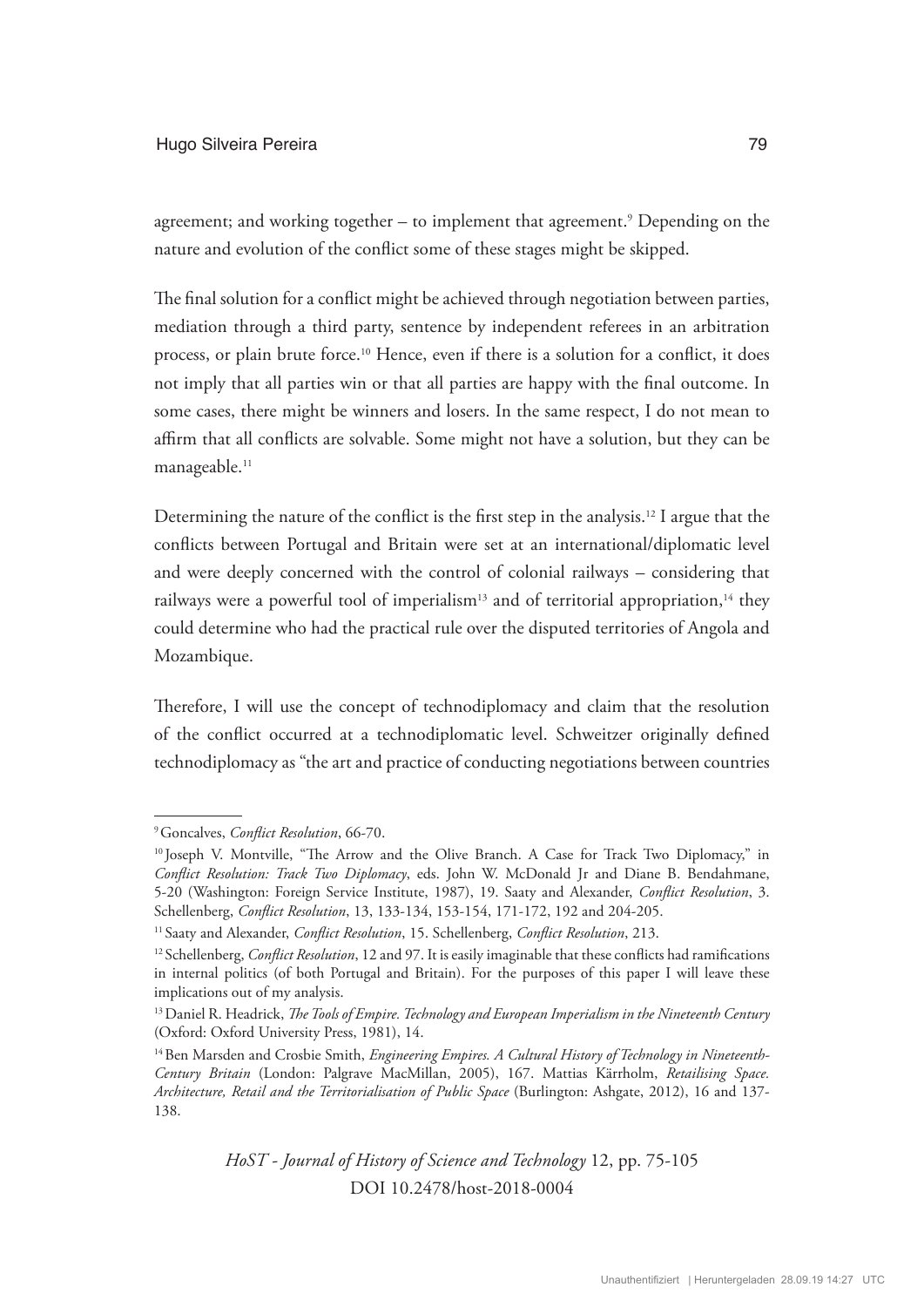with conflicting technological interests."<sup>15</sup> In a recent study I broadened that definition to "the use of technology to impose such technological interests or an overall national agenda over a foreign country"16 and indeed, railways in Africa were used to do so (see below). Schweitzer's framework also highlights that in technodiplomacy, negotiations are conducted to avoid hostilities and "in the direction of peace and not war." I also contend that negotiation always sought a peaceful settlement and war was an outcome that was not desired by any of the parties involved.<sup>17</sup>

Furthermore, in the analysis of the (techno-)diplomatic intricacies of the negotiations, I will highlight the role of those non-governmental agents that act unofficially as go-betweens for different governments – or what it is commonly known as track-two diplomacy.18 In this regard I will also bear in mind to what extent these agents possessed what Lubinski calls the "advantage of outsiderness," which is that feature that allowed historical actors to act as political outsiders in a given context to gain political and economic advantages.<sup>19</sup>

<sup>15</sup>Glenn E. Schweitzer, *Techno-diplomacy. US-Soviet Confrontations in Science and Technology* (London: Plenum, 1989), V. Schweitzer is not the only author to describe negotiations between parties with different agendas as an art. Goncalves (*Conflict Resolution*, 66-70) also defines conflict resolution as "an art and a science."

<sup>&</sup>lt;sup>16</sup> Hugo Silveira Pereira, "The technodiplomacy of Iberian transnational railways in the second half of the nineteenth century," *History and Technology* 37, no. 2: 175-195, on 177.

<sup>&</sup>lt;sup>17</sup> See Montville, "The Arrow and the Olive Branch," 19.

<sup>18</sup> John W. McDonald Jr, "Introduction," in *Conflict Resolution: Track Two Diplomacy*, eds. John W. McDonald Jr and Diane B. Bendahmane, 1-4 (Washington: Foreign Service Institute, 1987). Burton (1987: 72) claims that track-two diplomacy may also be formal and official. Regardless, for the purposes of this paper, I will stick to the notion that track-two diplomats act informally and unofficially. John W. Burton, "Track Two: An Alternative to Power Politics," in *Conflict Resolution: Track Two Diplomacy*, eds. John W. McDonald Jr and Diane B. Bendahmane, 65-72 (Washington: Foreign Service Institute, 1987), 72.

<sup>&</sup>lt;sup>19</sup>Christina Lubinski presented this concept at the 2017 Business History Conference in Denver, Colorado (USA). I would like to thank her for allowing me to use it.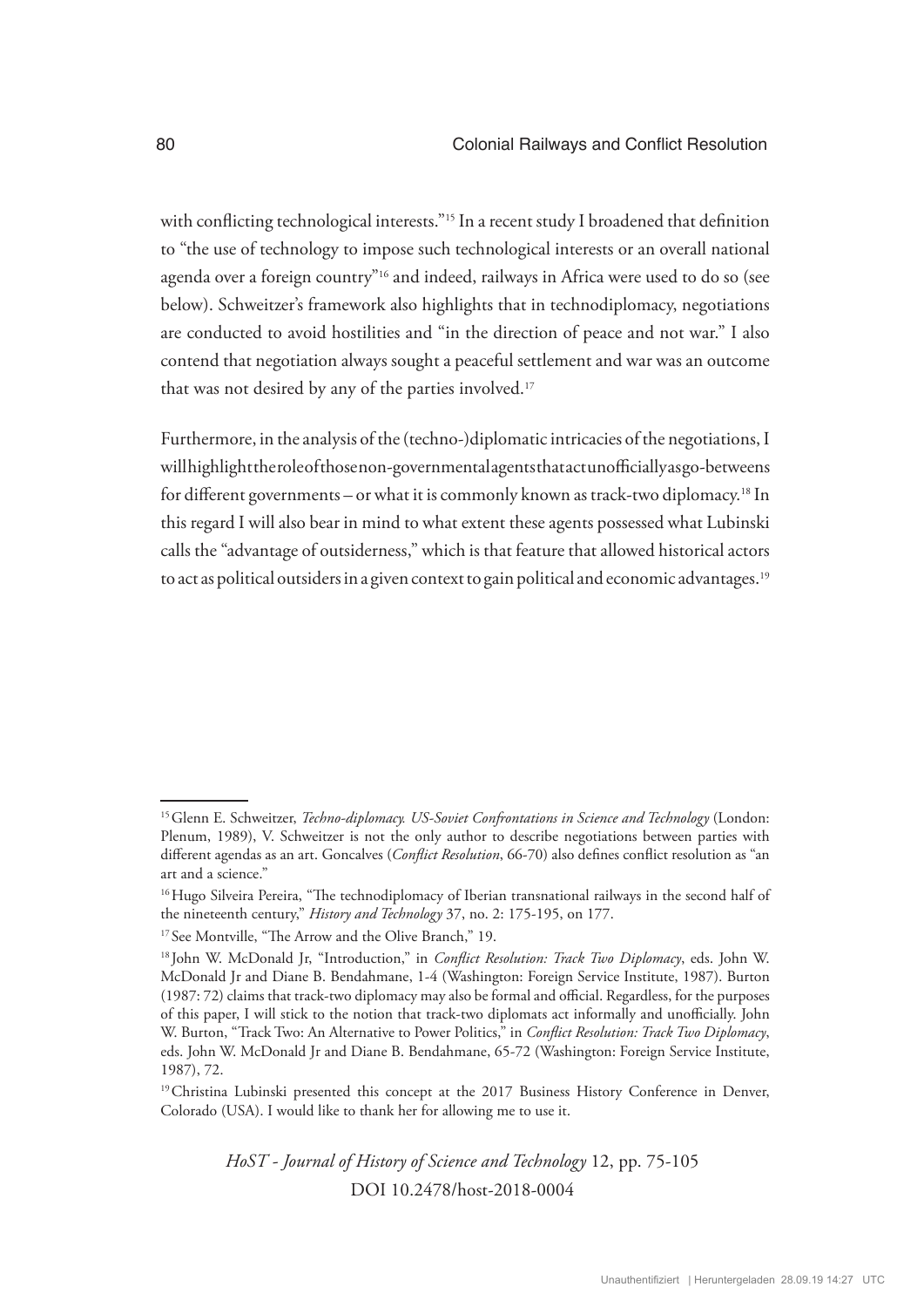This feature is especially important when we remember that usually it was private agents (supported by the metropolitan government) who exerted British informal imperialism.<sup>20</sup>

Moreover, I maintain that the conflicts between Portugal and Britain were not only financial/resource-based, $21$  but were also of an ideological/cultural nature, and they arose from intangible factors, which rendered them more difficult to resolve.<sup>22</sup> Hence, I will take into consideration not only the political/diplomatic international context,<sup>23</sup> but also the cultural background of the relationship between Portugal and Britain in Africa. Several authors have highlighted the importance of these cultural and identity issues in conflict resolution in the past.<sup>24</sup> In the cases at hand, we must bear in mind that conflict resolution processes occurred in the aftermath of two traumatic events for the Portuguese national pride. One was: an ultimatum issued by Britain to Portugal (1890) demanding the removal of Portuguese forces from the areas in Africa between Angola and Mozambique – a diplomatic event that in Portugal reinforced the nationalistic feeling towards the colonies and the overall Portuguese identity; the second trauma was the declaration of a partial default of the Portuguese exchequer in 1892.

Additionally, I say that railways in Africa, besides being an investment and a tool of

<sup>20</sup> John Darwin, "Globalism and Imperialism: the Global Context of British Power, 1830-1960," in *Gentlemanly Capitalism, Imperialism and Global History*, ed. Shigeru Akita, 43-64 (Houndmills: Palgrave-MacMillan, 2002), 44-52. W. Travis Hanes III, "Railway Politics and Imperialism in Central Africa, 1889-1953," in *Railway Imperialism*, eds. Clarence B. Davis, Kenneth E. Wilburn Jr, and Ronald E. Robinson, 41-69 (London: Greenwood, 1991), 46-48. Ronald E. Robinson, "Conclusion: Railways and Informal Empire," in *Railway Imperialism*, eds. Clarence B. Davis, Kenneth E. Wilburn Jr, and Ronald E. Robinson, 175-197 (London: Greenwood, 1991), 189-190.

<sup>&</sup>lt;sup>21</sup> Money and financial issues also played a relevant role in the processes I analyse in this paper. For the importance of money in the production and use of technoscience see Casper Andersen, Jakob Bek-Thomsen and Peter C. Kjærgaard, "The Money Trail: A New Historiography for Networks, Patronage, and Scientific Careers," *Isis* 103, no. 2 (2012): 310-315.

<sup>22</sup> Jay Rothman, *Resolving Identity-Based Conflict in Nations, Organizations, and Communities* (San Francisco: Jossey-Bass, 1997), 10-11 and 16.

<sup>23</sup>Philip D. Stewart, "The Dartmouth Conference: U.S.-U.S.S.R. Relations," in *Conflict Resolution: Track Two Diplomacy*, eds. John W. McDonald Jr and Diane B. Bendahmane, 21-26 (Washington: Foreign Service Institute, 1987), 25.

<sup>&</sup>lt;sup>24</sup> Kevin Avruch, "Introduction: Culture and Conflict Resolution," in *Conflict Resolution. Cross-Cultural Perspectives*, eds. Kevin Avruch, Peter W. Black, and Joseph A. Scimecca, 1-17 (London: Greenwood, 1991), 1-2. Goncalves, *Conflict Resolution*, 61-64. Schellenberg, *Conflict Resolution*, 65-66 and 76.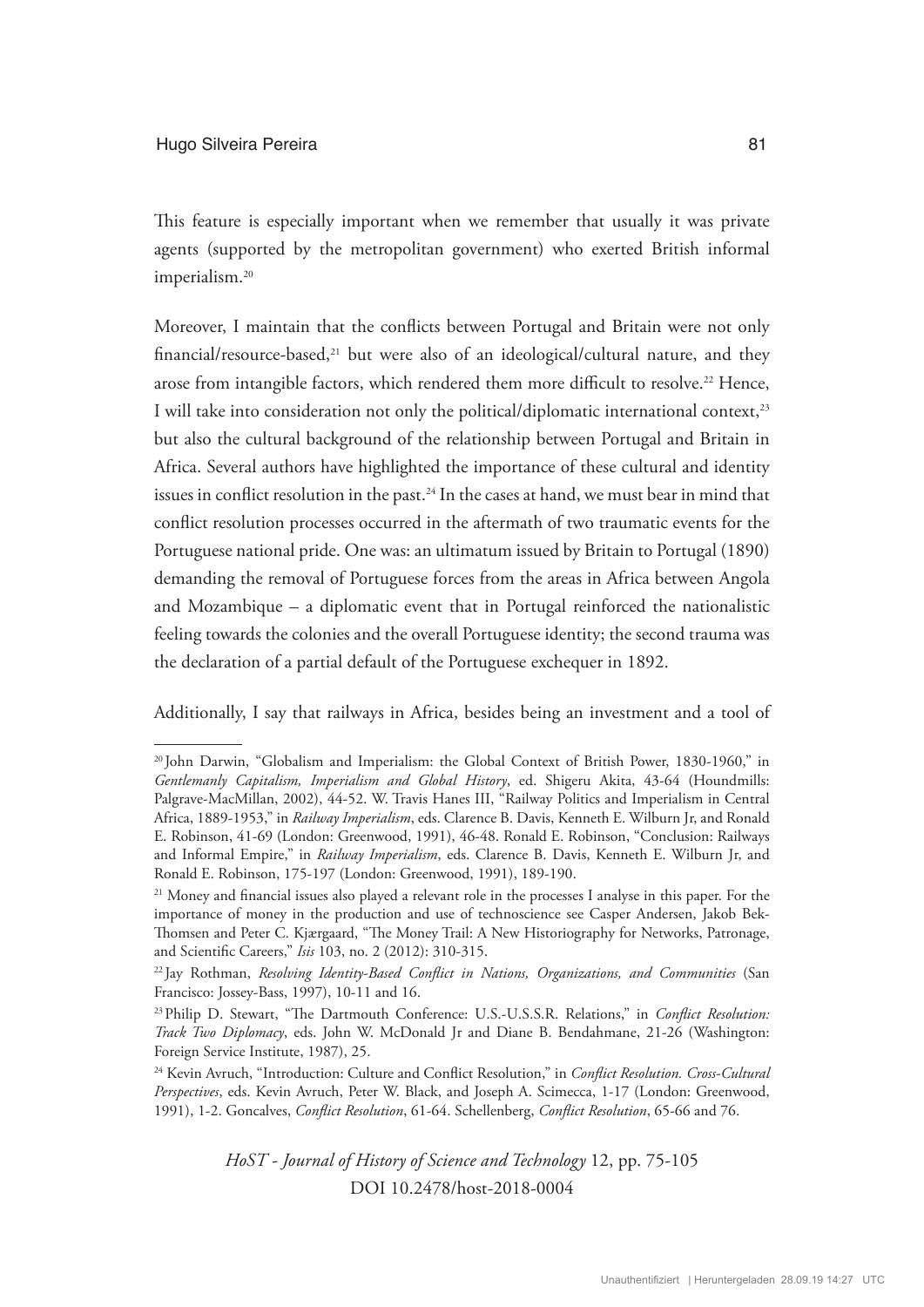colonization, also possessed a relevant cultural value and were powerful instruments to impose metropolitan national identities in the African colonies. Many studies have underlined the cultural importance of technology and its decisive role in the construction of national identities.25 In the same respect, different researchers have also stressed the relevance of the railroad for the construction of identities in sundry contexts. In England, Philip Paynton showed how the railway contributed to the construction of the identity of the rural *Englishness*. 26 In Switzerland, the Saint Gotthard tunnel, inaugurated in 1882, was, for generations, "a symbol of the country's independence, defiant and able to defend itself."27 Moving to the colonial context, railroads and railway stations acted as instruments of power, pride, and *Europeanization* of the overseas territories.<sup>28</sup> Jeremy Foster, in a study about South Africa, also highlights the power of railways (amidst other tools of so-called *modernity*) to transform and build "the imaginary space of the nation."29 Hence, any dispute regarding railways in Africa also involved cultural and identity issues, which, as far as the wrangles were concerned, "simply added fuel to the fire."30

To analyse these issues, I propose a rather simple and straightforward framework,

<sup>25</sup> See David Nye, *American Technological Sublime* (Cambridge: The MIT Press, 1999) for the American example and Tiago Saraiva, "Inventing the Technological Nation: the Example of Portugal (1851- 1898)," *History and Technology* 23, no. 3 (2007): 263-273 for a European case-study.

<sup>&</sup>lt;sup>26</sup> Philip Paynton, "An English cross-country railway': rural England and the cultural reconstruction of the Somerset and Dorset Railway," *Working Papers in Railway Studies* 2 (1996): 17-25.

<sup>27</sup> Judith Schueler, "Travelling towards the 'mountain that has borne a state'. The Swiss Gotthard Railways," in *Networking Europe. Transnational Infrastructures and the Shaping of Europe, 1850-2000*, eds. Erik van der Vleuten and Arne Kaijser, 71-96 (Sagamore Beach: Science History Publications, 2006), 82-87.

<sup>28</sup>Pascal Blanchard and Sandrine Lemaire, eds., *Culture coloniale. La France conquise par son Empire*  (Paris: Autrement, 2003), 23-27. Maria Paula Diogo, "'Domesticating the Wilderness': Portuguese Engineering and the Occupation of Africa," in *The Quest for a Professional Identity: Engineers between Training and Action*, eds. Ana Cardoso de Matos, Maria Paula Diogo, André Grelon, and Irina Gouzévitch, 471-482 (Lisbon: Colibri, 2009). Catherine Hall, *Civilising Subjects: Metropole and Colony in the English Imagination 1830-1867* (Chicago: The University of Chicago Press, 2002), 10-14. Ian J. Kerr, "Representation and Representations of the Railways of Colonial and Post-Colonial South Asia," *Modern Asian Studies* 37, no. 2, 287-326, on 291.

<sup>29</sup> Jeremy Foster, *Washed with Sun. Landscape and the Making of White South Africa* (Pittsburgh: University of Pittsburgh Press, 2008), 206

<sup>30</sup>Rothman, *Resolving Identity-Based Conflict*, 9.

*HoST - Journal of History of Science and Technology* 12, pp. 75-105 DOI 10.2478/host-2018-0004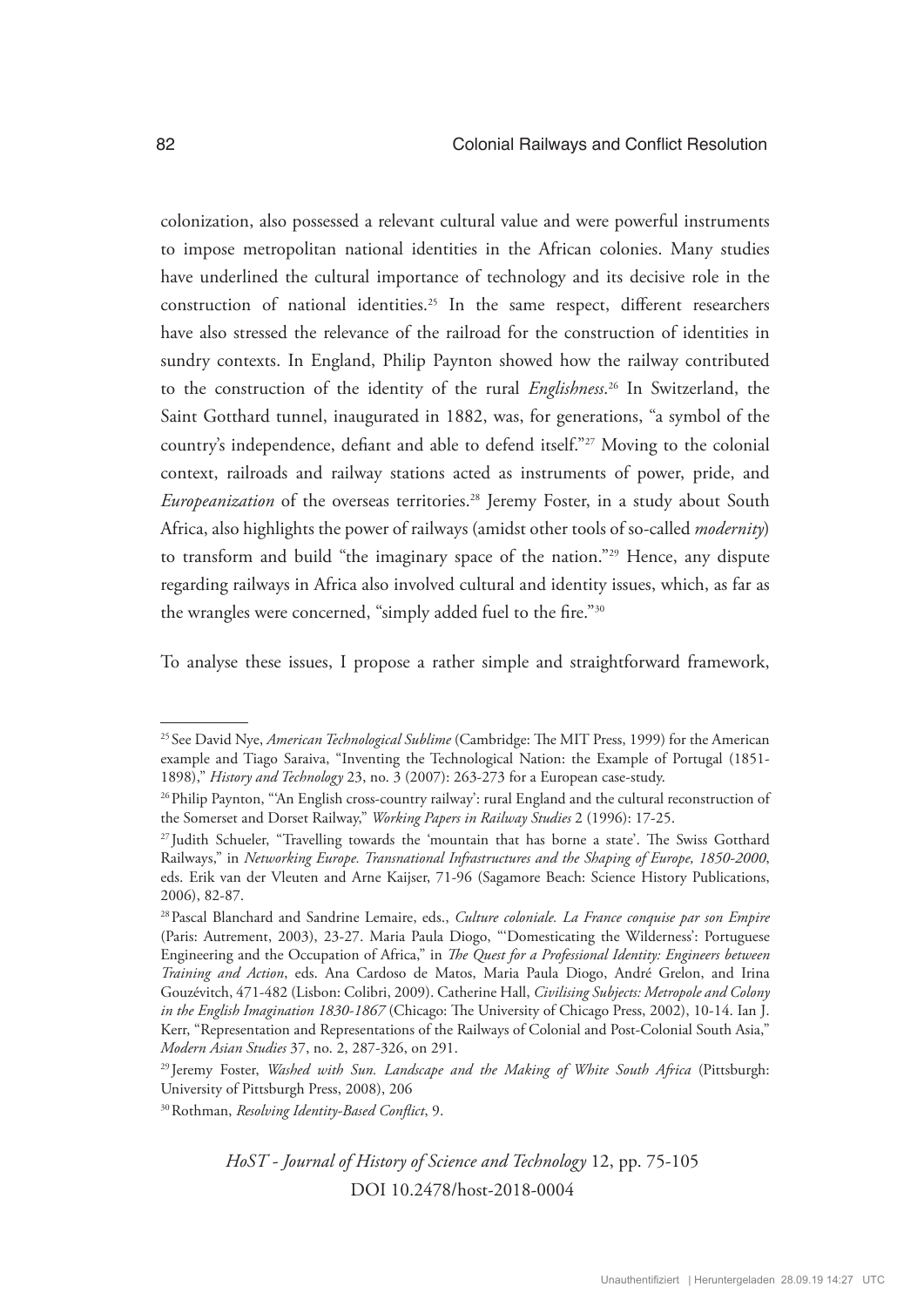described in the following steps:<sup>31</sup>

- 1. Inception: I will illustrate the context and distinguish the reasons behind the conflict (reasons for complaint from both ends of the discussion and how these reasons cause problems to the discussants) and the parties involved (official/trackone diplomats or unofficial/track-two diplomats).
- 2. Negotiation: I will ascertain the goals sought by each party (who wanted what?), how important those goals were to them, and what kind of power each had to achieve them (what kind of threats or counter-threats could be made).
- 3. Outcomes: I will take into consideration the options and the urgency of ending the dispute, to analyse whether the chosen option met the goals of the arguing parties.

# **The geopolitical and technodiplomatic contexts of railway building in Angola and Mozambique**

In Angola, in the aftermath of the Berlin Conference (1884-85), Portugal lost any claims over the region of the Lower Congo and saw its expansion limited in Mid and Higher Zaire.<sup>32</sup> Later on, Britain made clear to Portugal that in order to stake a claim in Angola, it should occupy the inner regions of the colony with enough forces to keep order, protect the traders and subjugate the native tribes.<sup>33</sup> So when on 22 July 1885 minister of Marine and Overseas, Pinheiro Chagas, presented a bill to Parliament to build a railway from Luanda to Ambaca, deep in the Angolan countryside, his aim was clear: to impose the Portuguese presence in the region and to set the limits of Portuguese influence in the area.<sup>34</sup>

<sup>31</sup>Goncalves, *Conflict Resolution*, 61-64. Schellenberg, *Conflict Resolution*, 8, 10-12 and 26-27. Rothman, *Resolving Identity-Based Conflict*, 19-24; Saaty and Alexander, *Conflict Resolution*, 5-6 and 15-16. Schellenberg, *Conflict Resolution*, 32, 69, 71-72 and 98.

<sup>32</sup>Alexandre and Dias, "O Império Africano," 112-114.

<sup>33</sup>Marçal, "Um império projectado pelo 'silvo da locomotiva'," 69, note 187.

<sup>34</sup>*Diario da Camara dos Deputados* (22 July 1885): 2506.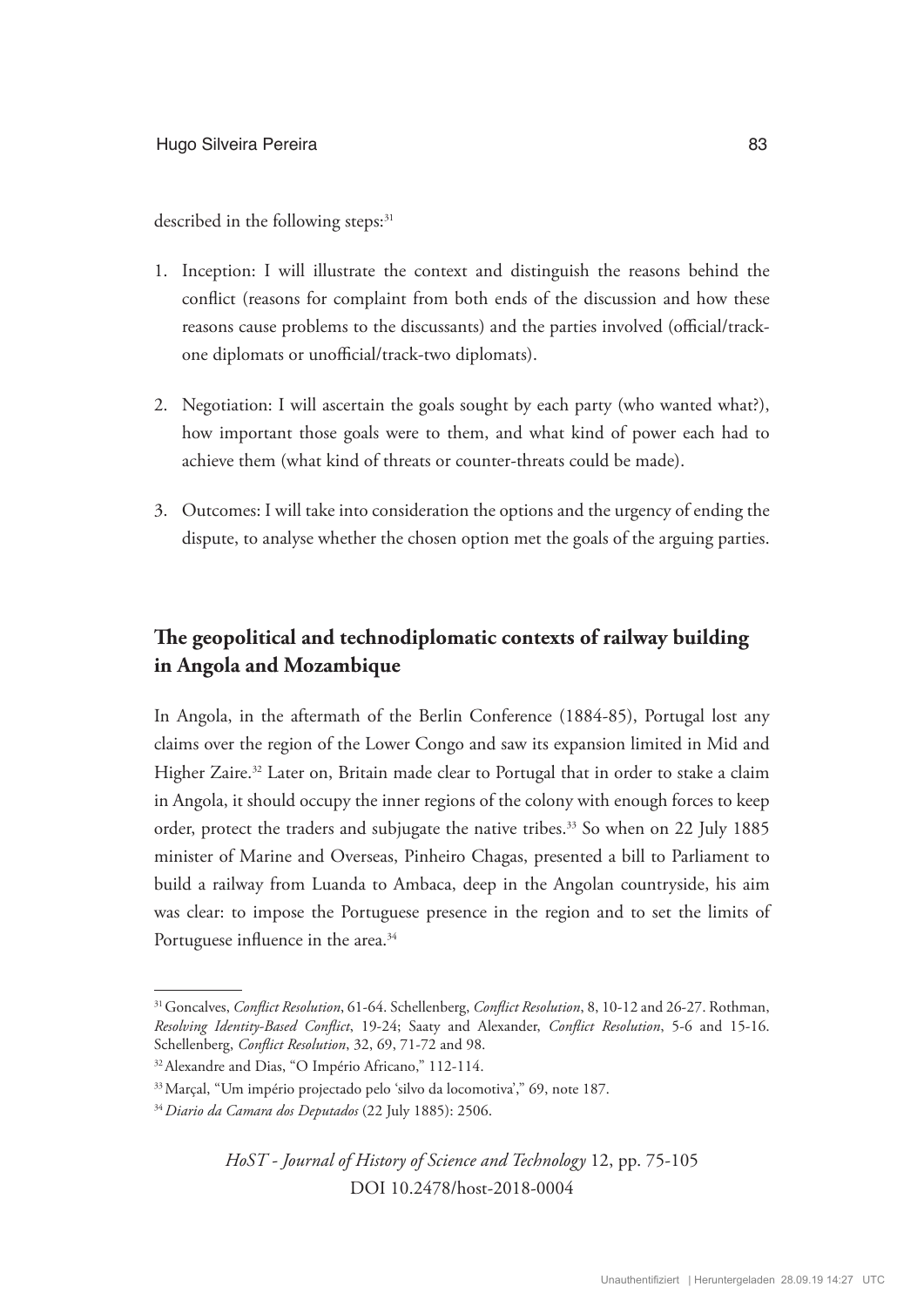Shortly after, the government delegated the job to Alexandre Peres, a Portuguese businessman based in Porto, who founded Companhia Real dos Caminhos de Ferro Através de África.<sup>35</sup> Literally, "Através de África" means "through Africa" and this was indeed the ultimate goal of the enterprise: to build the line from Angola to the eastern coast in Mozambique. British-based *The Railway Times* described the project as beginning in Angola and ending in Mozambique (the section to Ambaca was just the first step of such a grandiose undertaking).<sup>36</sup>

On the south-eastern coast of Africa, the district of Lourenço Marques (present-day Maputo) had enormous geopolitical relevance. The harbour in Delagoa Bay, besides possessing excellent natural conditions, was not controlled by British interests, unlike those along the more southerly Natal Colony and Cape Colony coasts in South Africa. This was particularly important for the landlocked Transvaal Republic that sought a non-British port to export its gold production and remain independent from British influence.<sup>37</sup>

\*

Naturally, to the United Kingdom the district had an enormous importance – Montague George Jessett considered Lourenço Marques the "key to South Africa," which would "insure to us [the British] our proud position as the Paramount Power in South Africa."38 Previously, in the early 1870s, Britain tried to take the territory from Portugal, but to Lisbon the forfeit of Lourenço Marques (or any other overseas possession) was unthinkable, not only for its economic importance, but also for its symbolism as a token of Portugal's former glory. In 1875, arbitration by French

<sup>35</sup>Ângela Guimarães, "Le Chemin de Fer de Luanda a Ambaca," *African Economic History* 12 (1983): 109-124, on 113-114.

<sup>36</sup>*The Railway Times* 52/2/2583 (9 July 1887): 59.

<sup>37</sup> Simon E. Katzenellenbogen, *South Africa and Southern Mozambique. Labour, railways and trade in the making of a relationship* (Manchester: Manchester University Press, 1982), 11-17. For the importance of cross-border railways to landlocked countries, see Michael L. Faye, John W. McArthur, Jeffrey. D. Sachs, and Thomas Snow, "The challenges facing landlocked developing countries," *Journal of Human Development* 5, no. 1 (2004): 31-69.

<sup>38</sup>Montague George Jessett, *The Key to South Africa: Delagoa Bay* (London: T. F. Unwin, 1900), 7-8.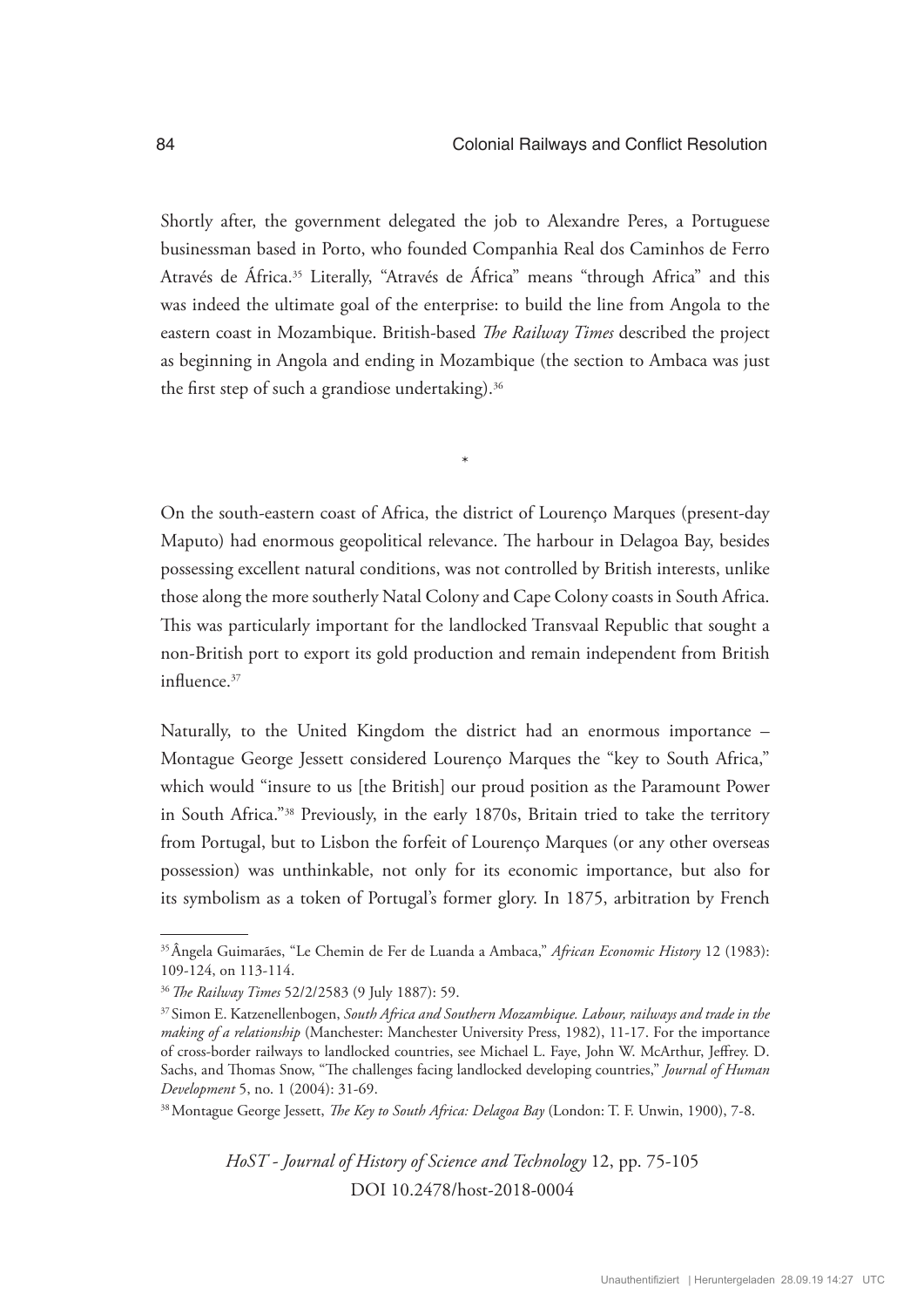#### Hugo Silveira Pereira **85**

President McMahon settled the dispute in favour of Portugal.<sup>39</sup>

In this context, a railway connecting Delagoa Bay to the Transvaal had enormous technodiplomatic and symbolic importance: it would reinforce the legitimacy of Portugal in that area of South Africa (besides benefiting from the traffic of the Boer republic) and it would free the Transvaal from the British-controlled rail and harbour system. But to Britain, it would be a threat to its project of becoming a paramount power in that region. After a failed attempt in the second half of the 1870s to build the line, American contractor Edward McMurdo was hired in 1883 to build the railway.<sup>40</sup>

\*

Further north in Mozambique, in the late 1880s, the province of Manica had been the stage for a territorial dispute between Portugal and Cecil Rhodes' chartered British South Africa Company.<sup>41</sup> The issue was settled by force, after Britain issued an ultimatum to Portugal in 1890, demanding the removal of Portuguese forces from the areas coveted by Rhodes, to which Portugal surrendered. A treaty signed on 11 June 1891 divided the province between both nations and obliged Portugal to build a railway from Beira harbour to Rhodesia (now Zimbabwe). In the meantime, Portugal conceded the management of Manica to a chartered company of its own (Companhia de Moçambique) that hired two British companies (Beira Railway and Beira Junction) made up by Rhodes' partners to lay down the track.<sup>42</sup> It took almost ten years to build the line  $(1892–1900)$ .<sup>43</sup> During construction and then throughout its operation there

<sup>39</sup>António José Telo, *Lourenço Marques na Política Externa Portuguesa* (Lisbon: Cosmos, 1991), 31.

<sup>40</sup>Marçal, "Um império projectado pelo 'silvo da locomotiva'," 281-282.

<sup>&</sup>lt;sup>41</sup> Thomas Pakenham, *The Scramble for Africa. White Man's Conquest of the Dark Continent From 1876 to 1912* (New York: Perennial, 2003), 375-387.

<sup>42</sup>Beira Railway was formed to set the track between the border with Rhodesia and Fontesvila, the limit of navigation of the Púnguè River; Beira Junction was entrusted a few years later with the railroad between Beira and Fontesvila. See Anthony H. Croxton, *Railways of Zimbabwe. The Story of the Beira, Mashonaland and Rhodesia Railways* (London: David & Charles, 1982), 17 and 26.

<sup>&</sup>lt;sup>43</sup> Construction included the re-gauging of the whole system from the original 2" gauge to the African standard 3' 6'' gauge. See Antony Baxter, *The Two Foot Gauge Enigma. Beira Railway, 1890-1900*  (Norwich: Plateway Press, 1998), 24-26.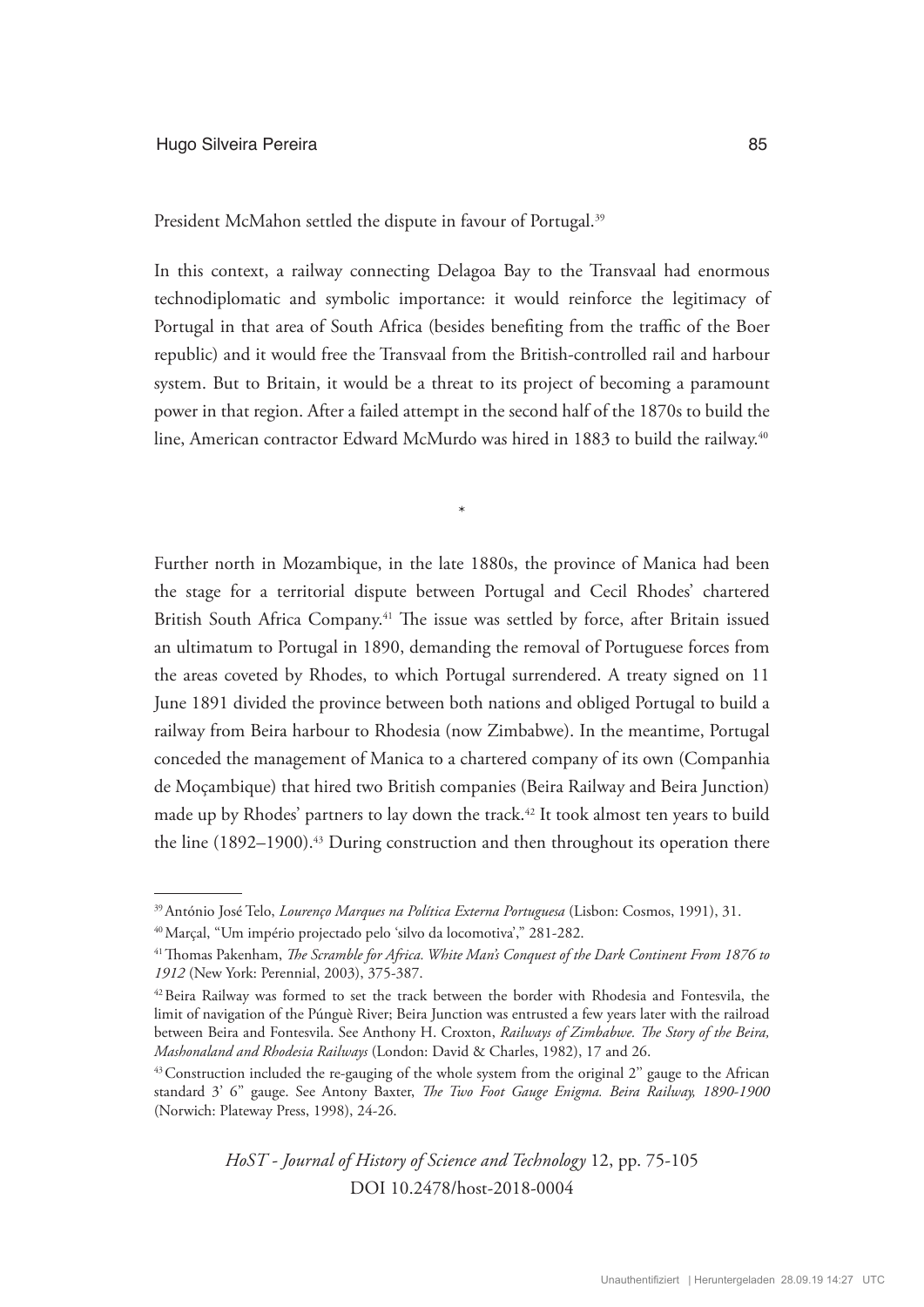were always reasons for friction between Portugal and Britain.<sup>44</sup>

## **The inception of the conflict(s)**

In the Angolan railway case, financial issues were at the base of the conflict. However, considering the technodiplomatic relevance and the symbolism of the railroad, soon the conflict took broader proportions.

Companhia Real Através de África raised the capital necessary for construction and operation of the line by issuing  $£800,000$  in stocks and  $£1,890,000$  in bonds.<sup>45</sup> The situation was not uncommon. Usually railway companies preferred raising capital with bonds rather than with stocks.<sup>46</sup> Nonetheless, the way Companhia Real's bonds were issued raised problems. Whereas the majority of stock capital was with Portuguese investors (associated with the company's board), bonds were issued solely in London, with the intercession of one Count Oksza.<sup>47</sup> The management of the bonds was entrusted to a committee of trustees. In the loan agreement with the trustees, the company gave the track as collateral; in other words the loan was based on mortgage bonds.<sup>48</sup> This was usual in Britain, but completely illegal according to Portuguese law:

48Portugal, *Caminho de Ferro de Loanda a Ambaca*, 1-20.

<sup>44</sup>Marçal, "Um império projectado pelo 'silvo da locomotiva'," 330-342.

<sup>45</sup>Portugal, Ministério da Marinha e Ultramar, *Caminho de Ferro de Loanda a Ambaca. Relatorio da comissão nomeada por portaria de 15 de junho de 1898 para estudar a situaçao da Companhia Real dos Caminhos de Ferro Atravez de Africa* (Lisbon: Imprensa Nacional, 1899), 1-20.

<sup>46</sup>Miguel Artola, "La acción del Estado," in *Los ferrocarriles en España. 1844-1943*, ed. Miguel Artola, vol. 1, 341-454 (Madrid: Banco de España, 1978), 371-381. François Caron, *Histoire des chemins de fer en France* (Paris: Fayard, 1997-2005), vol. 2, 37. Hugo Silveira Pereira, "A política ferroviária nacional (1845-1899)" (PhD diss., Universidade do Porto, 2012), 372.

<sup>47</sup>Tadeusz Oksza-Orzechowski, *baron* and *count* of Oksza, born in 1838 in Busza, Ukraine, was a medical doctor by training and a diplomat. He served in the Ottoman Empire, in France and in several negotiations with Austria, Poland, and Rome. He set a large network of agents and contacts in different European capitals. In Paris he negotiated several loans and public works contracts for the Sublime Porte (steamers and weaponry), Spain (telegraphs) and Portugal (railways). His ostentatious and lavish manners granted him the unofficial titles of baron and count. According with one of his contacts, "he led one of those mysterious lives that were better left in the shade than to be brought to the light of day." He died, almost completely ruined, in 1902. *Stefan Kieniewicz*, "Tadeusz Oksza-Orzechowski," *Internetowy Polski Słownik Biograficzny,* www.ipsb.nina.gov.pl/a/biografia/tadeuszorzechowski (accessed April, 14, 2018).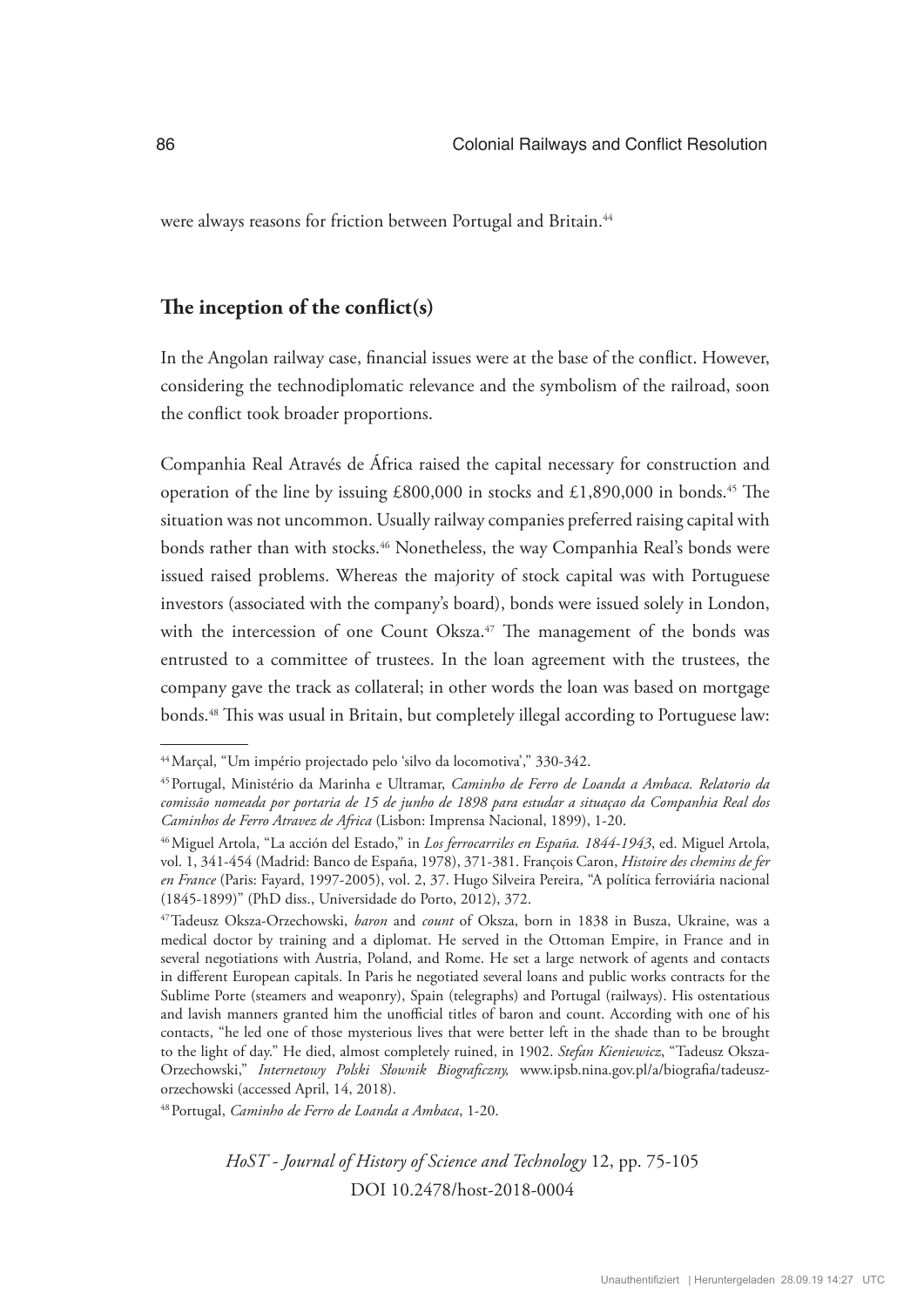the railway law of 31 December 1864 clearly stated that any railway built in Portuguese territory belonged to the State; governments could only cede its operation temporarily to private companies that could manage them seeking profit.<sup>49</sup> In other words, the company could not mortgage the line, as it did not own it. Nonetheless, the Portuguese consul in London vouched for the legality of the deal, which was signed on 12 June 1886.50

This would not be a problem if the railway was financially viable and interest was duly paid to bondholders. However, the construction of the track (1889–1899) cost more than anticipated and the operation of the track was unprofitable.



According to the terms of the concession, the government covered the losses and paid a guarantee of yield to the company.<sup>52</sup> This was not enough to pay the bondholders'

<sup>&</sup>lt;sup>49</sup> Pereira, "A política ferroviária nacional," 329.

<sup>50</sup> Marçal, "Um império projectado pelo 'silvo da locomotiva'," 245.

<sup>&</sup>lt;sup>51</sup> Caminhos de Ferro de Luanda, pack 299 1H, Arquivo Histórico Ultramarino (hereafter AHU); Miscelânea, pack 2756 1B, AHU.

<sup>52</sup>Portugal, Ministério da Marinha e Ultramar, *Legislação e disposições regulamentares sobre caminhos de ferro ultramarinos* (Lisbon: Imprensa Nacional, 1908), vol. 1, 152-168.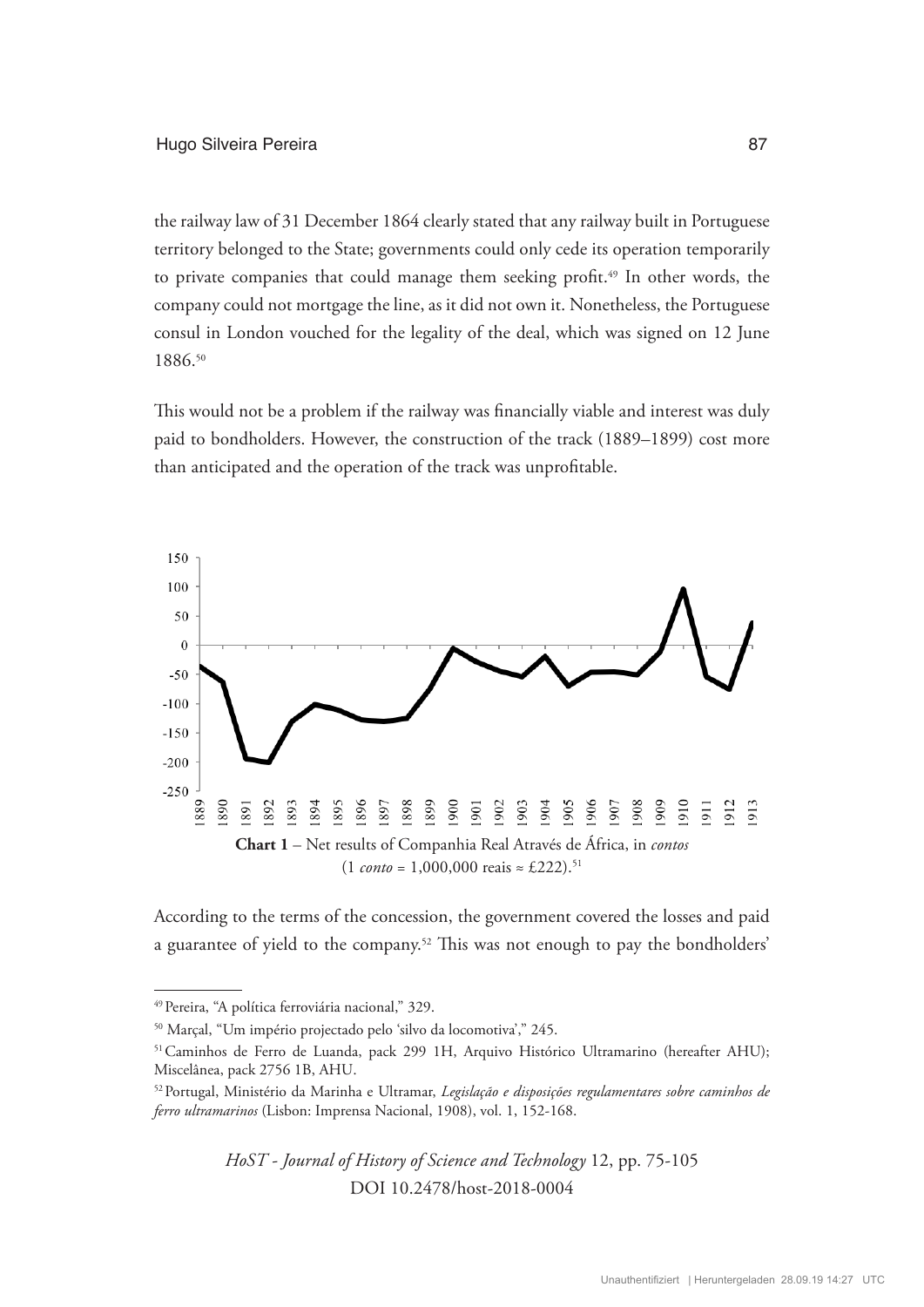revenues. In 1893, *The Railway Times* announced that the line could be transferred to the British bondholders if the company failed to meet its obligations.<sup>53</sup>. Even though this was illegal, Portugal's earlier involvement with British entrepreneurs had shown that having the law on its side meant little.<sup>54</sup> If the entrepreneurs' demands were not met, they would appeal to the Foreign Office and, if successful, it was likely that the London Stock Exchange would then shut its door to Portuguese debt titles.<sup>55</sup>

In any case, all parties had reasons for concern. British investors were on the brink of not getting their money's worth; the Portuguese company was facing bankruptcy; the government in Lisbon was being threatened by a process that might end in losing to British interests a powerful political, economic, and colonizing tool, especially in a strategic and coveted area of Africa. So, although the conflict was apparently between two private parties, the company and the trustees, it did actually involve indirectly the interests of Portugal and Britain, given the technodiplomatic and symbolic importance of the Ambaca railway in Angola.

Conflict in Lourenço Marques was different and more transparent. American contractor McMurdo apparently was an outsider, as he did not possess any connections with

\*

<sup>53</sup>*The Railway Times* 63/7/2876 (18 February 1893): 236.

<sup>54</sup>Previous experiences have major relevance in the outcome of conflict resolution. Goncalves, *Conflict Resolution*, 61-64. Schellenberg, *Conflict Resolution*, 32.

<sup>55</sup>A classic example occurred with the line from Barreiro to Évora and Beja in mainland Portugal, adjudicated to the South Eastern of Portugal Railway Company, founded and funded by British entrepreneurs and investors. Albeit the contract clearly stated that no debts of the company were guaranteed by the State, Portugal had to reimburse the company of the bonds it issued, as the alternative was the inability to borrow money from the London Stock Exchange. South Eastern Railway; claims of Mr. Mangles and others, FO 63/963, The National Archives (Kew, hereafter TNA). See also Hugo Silveira Pereira, "'A marcha imoderada de um falso progresso': o reformismo, uma impossível alternativa ao fontismo?," *História. Revista da FLUP* 4, no. 6 (2016): 251-268. Hugo Silveira Pereira, "Markets, Politics and Railways: Portugal, 1852-1873," in *Markets and Politics. Private interests and public authority (18th-20th centuries)*, eds. Christina Agriantoni, Christina Chatziioannou, and Leda Papastefanaki, 223-239 (Volos: Thessaly University Press, 2016). António Lopes Vieira, "A política de especulação: uma introdução aos investimentos britânicos e franceses nos caminhos-de-ferro portugueses," *Análise Social* 24, no. 101-102 (1988): 723-744.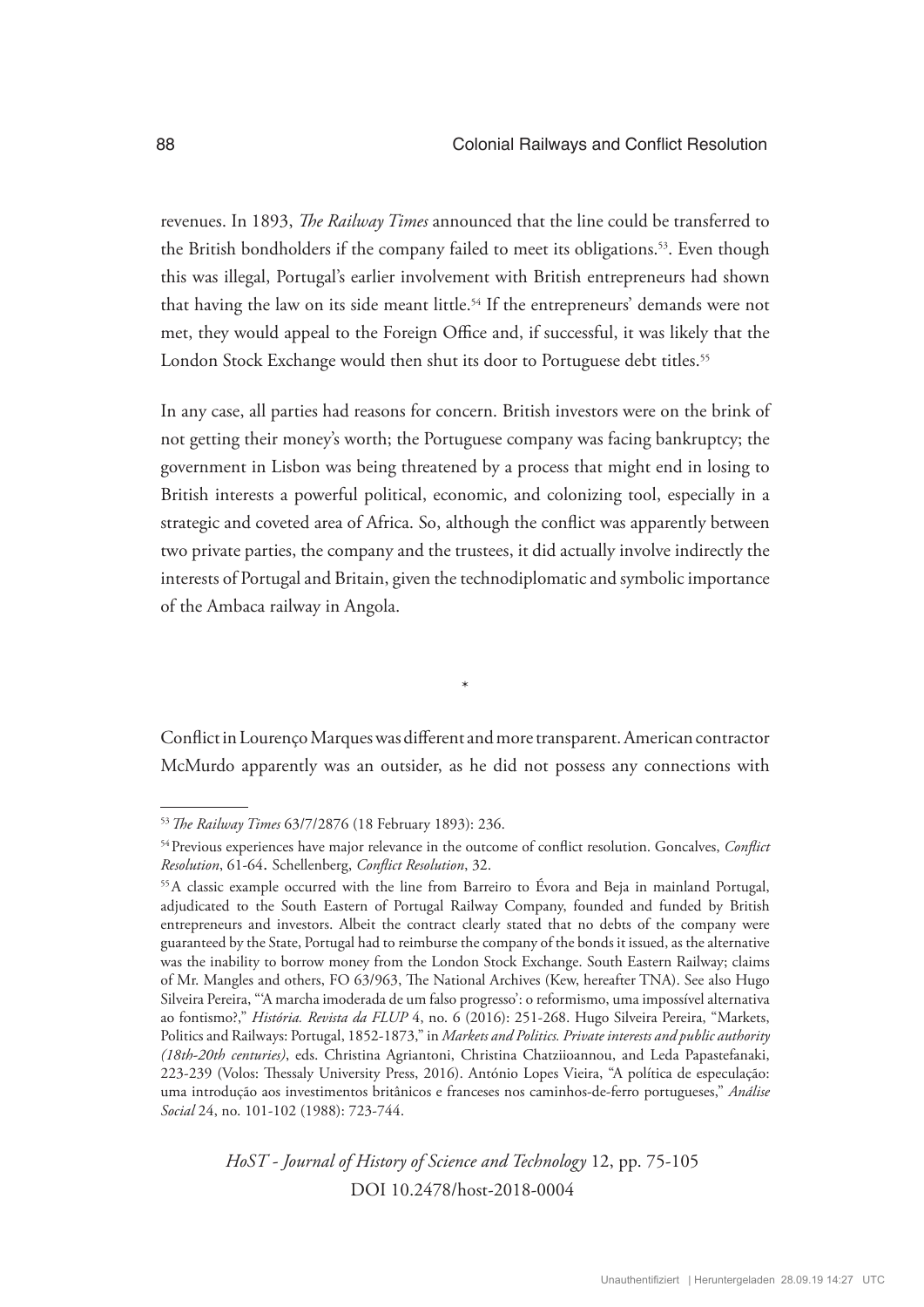#### Hugo Silveira Pereira **89**

Britain (apart from his supremely Scottish surname), Portugal or Transvaal.<sup>56</sup> He was, however, a "concession-hunter" and a speculator, which, in the end, ignited conflict.

The entrepreneur accepted the task of building and operating the railway from Delagoa Bay to the frontier with Transvaal without any financial aid from Portugal, neither an allowance per mile built nor a guarantee of yield. He had, however, liberty to charge the fares he wished during the term of a 99-year contract.<sup>57</sup> Before the start of construction, McMurdo approached the Transvaal government seeking a through-traffic arrangement, but the proposed fares were considered too high by the Transvaalian government, which impeded an agreement. Afterwards, he proposed leasing the line to Transvaal for an annual rent of 6% of £925,000 (total amount of stock and bonds McMurdo expected to raise, although construction cost was estimated at  $£281,000$ .<sup>58</sup> Once again his offer was rebuffed. Later, the contractor formed a new company (Delagoa Bay & East African Railway Company) based in London. He kept the majority of the shares for himself, and then transferred the railway concession to the Company.<sup>59</sup>

Portugal and Transvaal understood that a railway line managed by McMurdo would not meet their goals and might even act to the benefit of British interests in South Africa; McMurdo seemed determined to charge very high fares, which would divert traffic to other South African railways controlled by British agents. Throughout 1888, the Transvaal government contacted the Portuguese representative, demanding that Portugal either force McMurdo to charge fairer fares or rescind his contract.<sup>60</sup> British politicians watched the situation. In the House of Commons, between March and May

<sup>56</sup>Edward McMurdo, born in Kentucky in 1842, was a former miner and officer of the American armed forces. After the American Civil War, he devoted himself to business speculation with little success but much controversy, as most of his enterprises were bogus or failures. Delagoa Bay Railway Company Correspondence, (letter 13 July 1889), 136-137, FO 403/110, TNA. Delagoa Bay Railway Arbitration, letter 13 February 1892, FO 63/1266, TNA. Marçal, "Um império projectado pelo 'silvo da locomotiva'," 280, note 924.

<sup>57</sup>Portugal, *Legislação e disposições regulamentares*, vol. 1, 109-120.

<sup>58</sup>Kenneth Wilburn, "McMurdo, Edward," in *Historical Dictionary of the British Empire*, eds. James Stuart Olson and Robert Shadle, 738-740 (London: Greenwood, 1996).

<sup>59</sup>Katzenellenbogen, *South Africa and Southern Mozambique*, 19-20. Telo, *Lourenço Marques*, 49-50.

<sup>60</sup>Delagoa Bay Arbitration, telegrams 20 June 1888, 23 June 1888, FO 63/1263, TNA. Delagoa Bay Railway Arbitration, telegrams 28 June 1888, 14 July 1888, FO 881/6237X, TNA. Telo, *Lourenço Marques,* 80-84.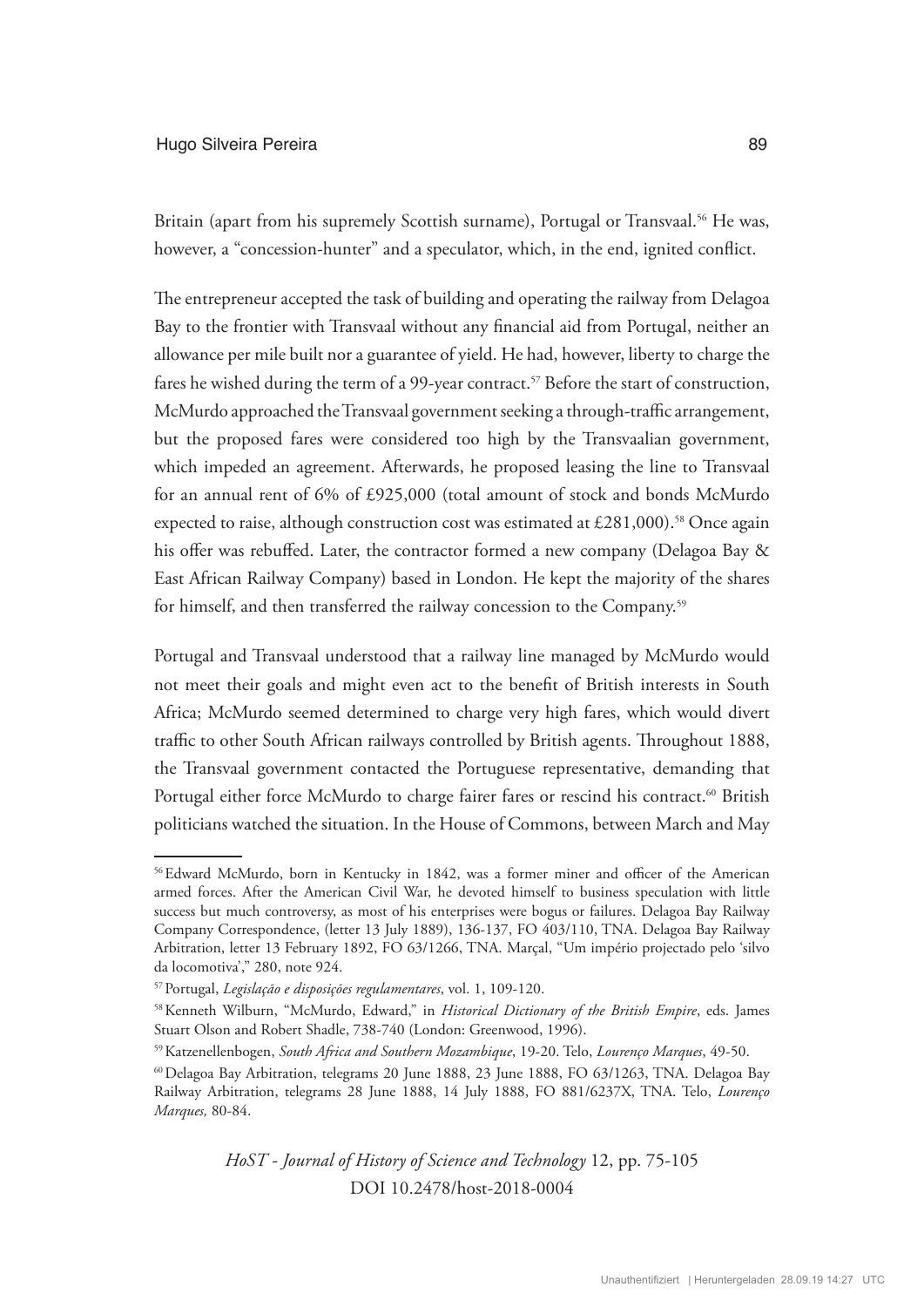1888, three parliamentarians, Gourley, Knatchbull-Hugessen and Morgan, asked the government if it was doing anything to control the railway of Lourenço Marques considered by Knatchbull-Hugessen as key to British commerce with the Transvaal. Albeit the government stated that it could do nothing regarding a foreign railway, it was clear that its control was an important matter (and desire) within British political circles.<sup>61</sup>

On 25 June 1889, Portugal decided to rescind the contract with McMurdo, arguing that he had failed to meet the deadline for construction.62 Although the contract stipulated that in such circumstances the line should be auctioned and re-leased to the highest bidder, the Portuguese government ignored that obligation. Fearing that McMurdo might make a bid and get the line back, it took immediate possession of the works.<sup>63</sup> In Britain, the decision was considered "a deed to which the modern history of civilised governments affords no parallel" and its only motivation "the desire on the part of both Portugal and the Transvaal Governments to nullify British influence in Delagoa Bay [Lourenço Marques]."64

Whether Portugal had legal grounds to terminate the contract or not,<sup>65</sup> the decision opened a conflict between the Portuguese government, the British bondholders and the American stockholders (the heirs of McMurdo who died in May 1889)<sup>66</sup>. British and American investors were naturally unhappy with the confiscation of their investment and demanded compensation. Rapidly, though, the claimants brought to

66Wilburn, "McMurdo, Edward," 739-740.

<sup>61</sup>*The Railway Times* 53/10/2618 (10 March 1888): 329; 53/11/2619 (17 March 1888): 375; 53/20/2628 (19 May 1888): 669.

<sup>62</sup>Portugal*, Legislação e disposições regulamentares*, vol. 1, 359-365.

<sup>63</sup>Telo, *Lourenço Marques,* 49-87.

<sup>64</sup> Delagoa Bay Railway Concession, FO 881/8053X , letter 27 June 1889, TNA.

<sup>&</sup>lt;sup>65</sup>There were breaches of contract from both sides of the agreement. McMurdo had indeed failed to meet the deadline and he had transferred the concession to the new company without authorisation from the Portuguese government. However, Portugal did not state clearly the ending point of the line (it was in the border with the Transvaal, a matter that was under negotiation with the Boer republic) and it had previously conceded a tramway parallel to the railway from Delagoa Bay to Transvaal, which violated the monopoly of rail transport granted to McMurdo in the terms of the contract. Alfredo Pereira de Lima, *História dos Caminhos de Ferro de Moçambique* (Lourenço Marques: Administração dos Transportes de Moçambique, 1971), 110-150.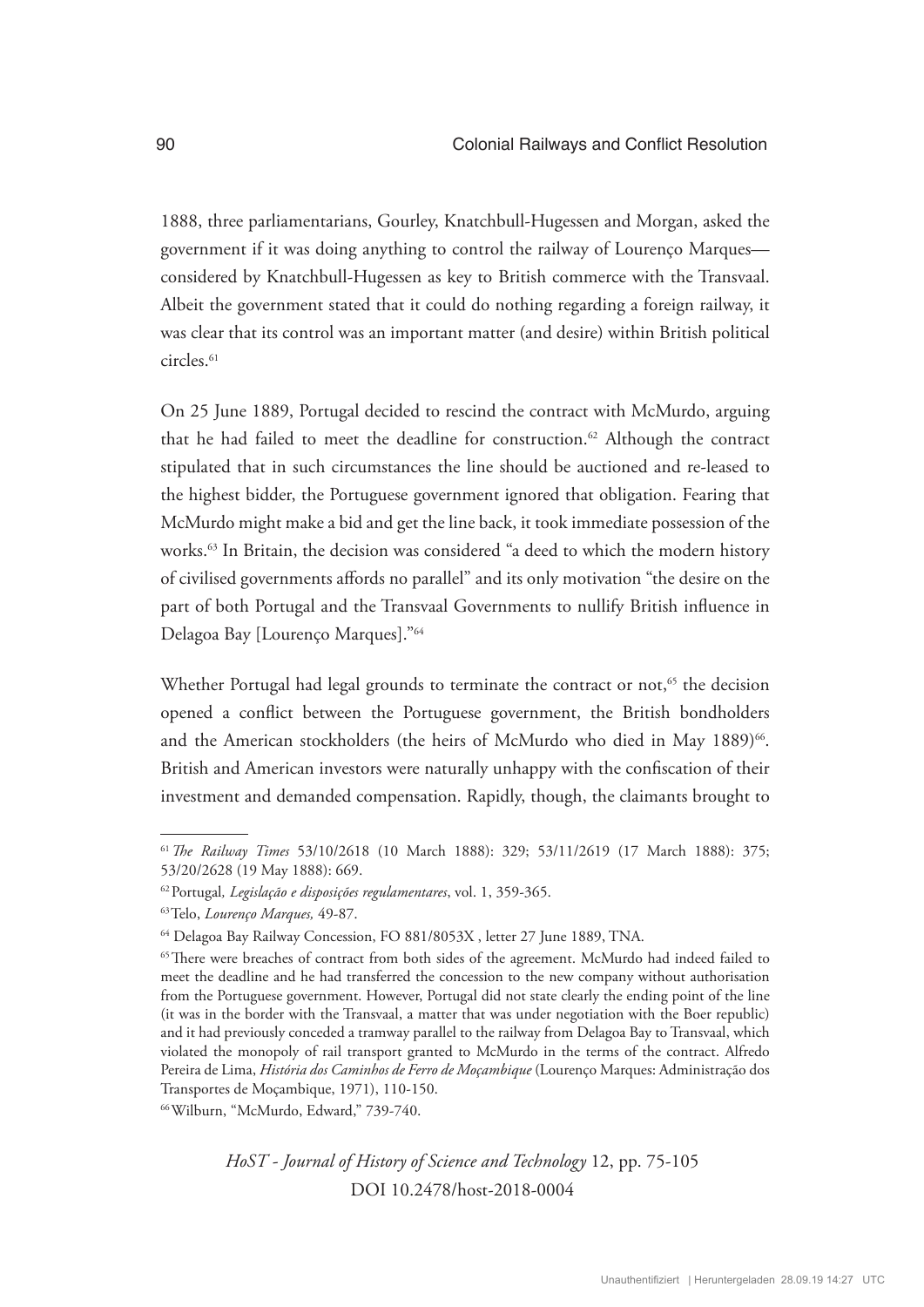the dispute the American and British Foreign Offices.<sup>67</sup> The dispute, which originally was resource-based, soon acquired political and technodiplomatic elements, especially as far as Britain was concerned, considering the relevance of the Lourenço Marques railway to its agenda for South Africa.

\*

In Manica, the conflict was not as visible as in Ambaca and Lourenço Marques/Delagoa Bay. Apparently, the main divergence had been settled with the treaty signed in 1891. However, the line had been an imposition on Portugal after a humiliating ultimatum by a foreign power. Moreover, partners of Cecil Rhodes (Alfred Beit and Rochfort Maguire) managed the Beira Railway and the British South Africa Company itself ruled Beira Junction.<sup>68</sup> Finally, construction and operation of the line aggravated the state of underlying friction between the companies involved (the Portuguese chartered Companhia de Moçambique and the railway companies), which threatened to extend to an upper level between Lisbon and London.

Construction was managed fully by British men (the Pauling brothers as contractors, and Alfred Lawley and Charles Metcalfe as chief-engineers). This denied the Portuguese chartered company any supervision. The contract included neither construction details nor penalties for noncompliance. So, the engineers and contractors set the direction they pleased with the features they decided, without consulting the Portuguese chartered company or the Portuguese government. The line was measured in Imperial units (instead of the metric units used in Portugal), rails and rolling stock came from Britain,<sup>69</sup> new towns were given English names, and the Union Jack flag was unfurled at the stations. The railway company even claimed (falsely) that the land where the rails

<sup>67</sup>*The Railway Times* 57/15/2727 (12 April 1890): 472 and 487.

<sup>68</sup>Croxton, *Railways of Zimbabwe*, 16-17 and 26.

<sup>69</sup>*The Railway Times* 73/16/3145 (16 April 1898): 529.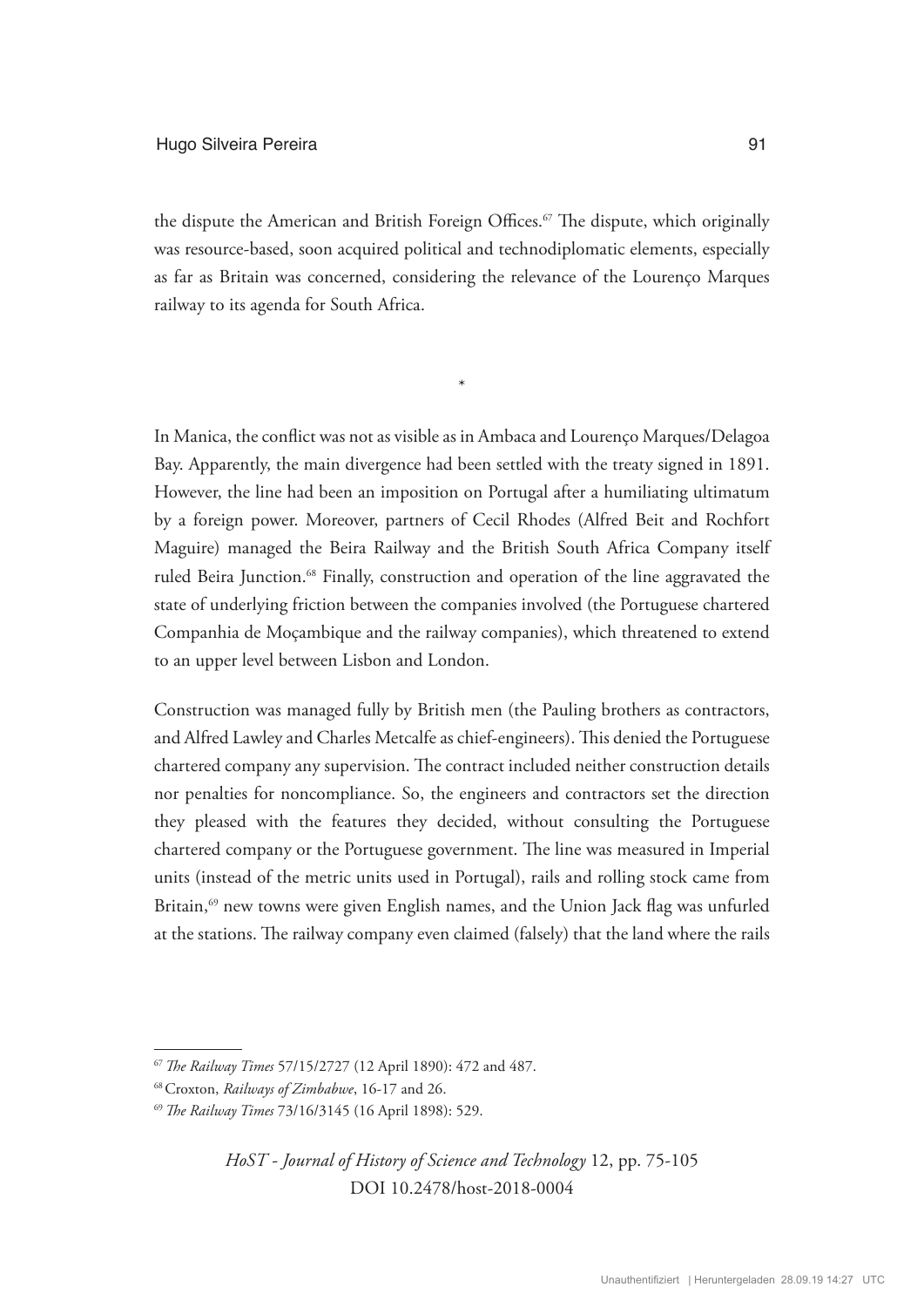and the railway structures were set was British territory.<sup>70</sup>

Englishness did not just prevail during construction. After the line was opened, rules, regulations, and orders were issued in English; the fares were substantially higher than those permitted by the terms of the concession; even the lands neighbouring the line belonged mostly to British citizens; $71$  and the figures of the operation (revenues, costs, passengers and goods carried) were not disclosed to the Portuguese authorities. A Portuguese officer stationed in Manica, Aires de Ornelas, considered the whole situation sombre. In a report to the government, he concluded that the territory was Portuguese in name only and foresaw that it would be tremendously difficult to change that.<sup>72</sup>

Although the construction had cost Portugal nothing (it had even received a small share of stock capital in the Beira Railway Company), and the operation was smooth and was helping the revival of the harbour in Beira (see Chart 2 below), the railway was contributing to a de-nationalization of the region from its original "rulers," the Portuguese chartered Companhia de Moçambique. In this context, it was natural that the Companhia de Moçambique desired stronger control over the line in order to limit British South Africa Company ambitions and at the same time serve the Portuguese agenda for the region.

<sup>70</sup>Marçal, "Um império projectado pelo 'silvo da locomotiva'," 320-336. In 1896, general-manager of Companhia de Moçambique, Fontes Pereira de Melo Ganhado, wrote a pleading letter to the government. He claimed that the railway company acted as it pleased, without providing any information to the Portuguese chartered company. Its engineers treated Chimoio (a town in Portuguese territory) as if it were "as British as Umtali [now Mutare]." In sum, it was as if the railway "was being built in a far and away country, instead of being built in the most surveyed region of the Portuguese territory." *Copia de documentos officiaes trocados entre a Companhia de Moçambique e o Governo de Sua Magestade de Janeiro a Dezembro de 1896*, 4-6.

<sup>71</sup>Bárbara Pinto Teixeira Direito, "Políticas Coloniais de Terras em Moçambique: o caso de Manica e Sofala sob a Companhia de Moçambique" (PhD diss., Universidade de Lisboa, 2013), 130, 145, 194- 195 and 200.

<sup>72</sup>Aires de Ornelas, "O caminho de ferro da Beira e a passagem das tropas imperiaes inglezas em Julho de 1896," *Revista do Exército e da Armada* 7 (1896): 257-264, on 264.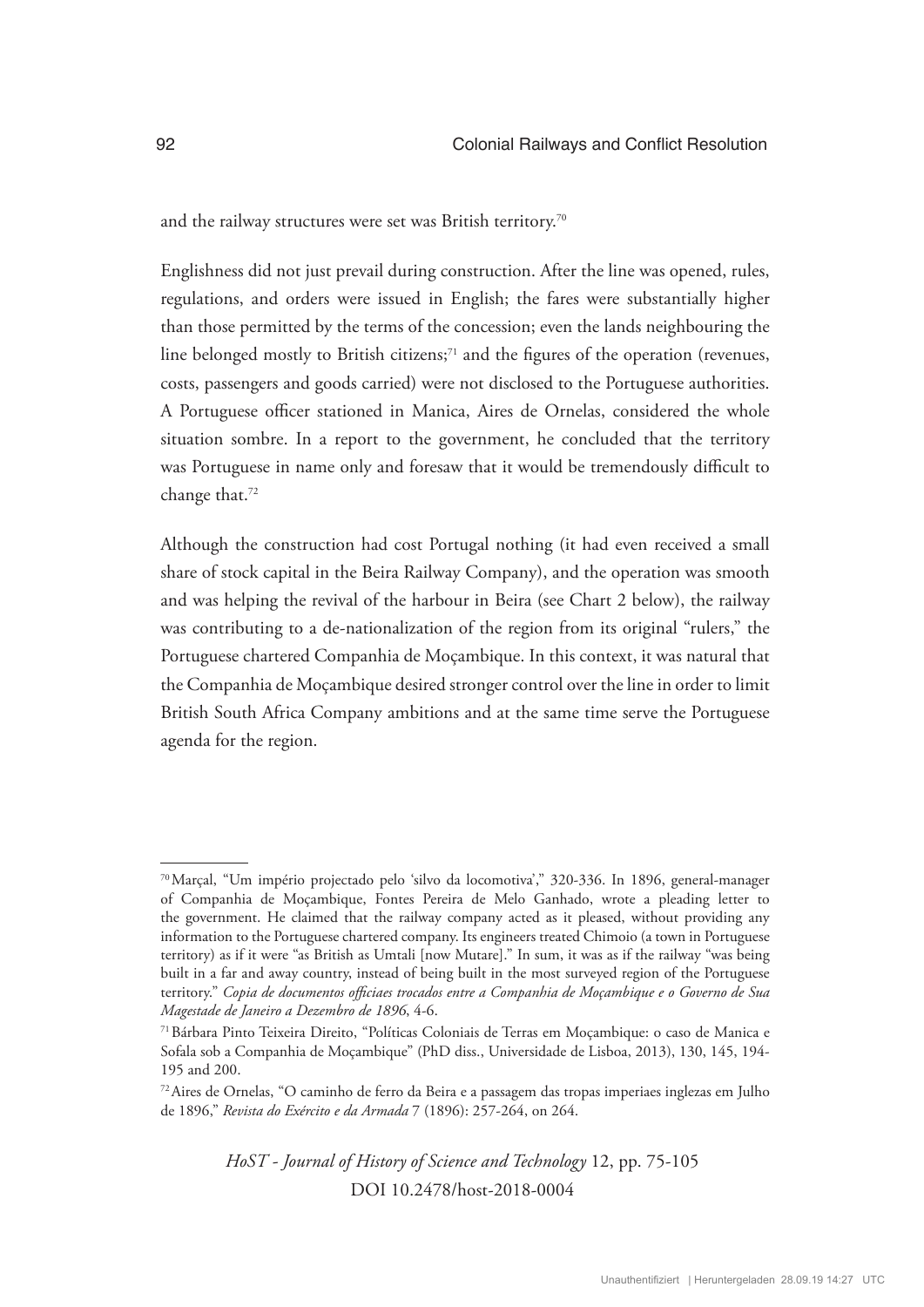

**Chart 2 –** Commercial movement in the customhouse of Beira (in contos). No data between 1900 and 1907.73

## **Negotiating a solution**

The three situations of conflict over nominally Portuguese railways in colonial southern Africa had distinct origins, natures, and features. Some escalated quickly (the case of the Lourenço Marques railway), others lingered for years before arriving at a deadlock when an understanding was impossible. Therefore, the contours of the subsequent discussions also presented different characteristics. However, there was one important detail in common to the discussions and disputes: all occurred in the 1890s and early 1900s, a particularly difficult period in Portuguese history.

As mentioned before, the British ultimatum of 1890 was a humiliating event for Portuguese society. It strengthened nationalistic feeling about the colonies and the antagonism towards the British. Thereafter, they were represented as spoilers of valuable

<sup>73</sup>*Boletim da Companhia de Moçambique*, 1893-1910; *Boletim do Governo do Território da Companhia de Moçambique*, 1911-1915; *Boletins Estatísticos do Movimento Comercial e Marítimo no Território de Manica e Sofala*, 1908-1909.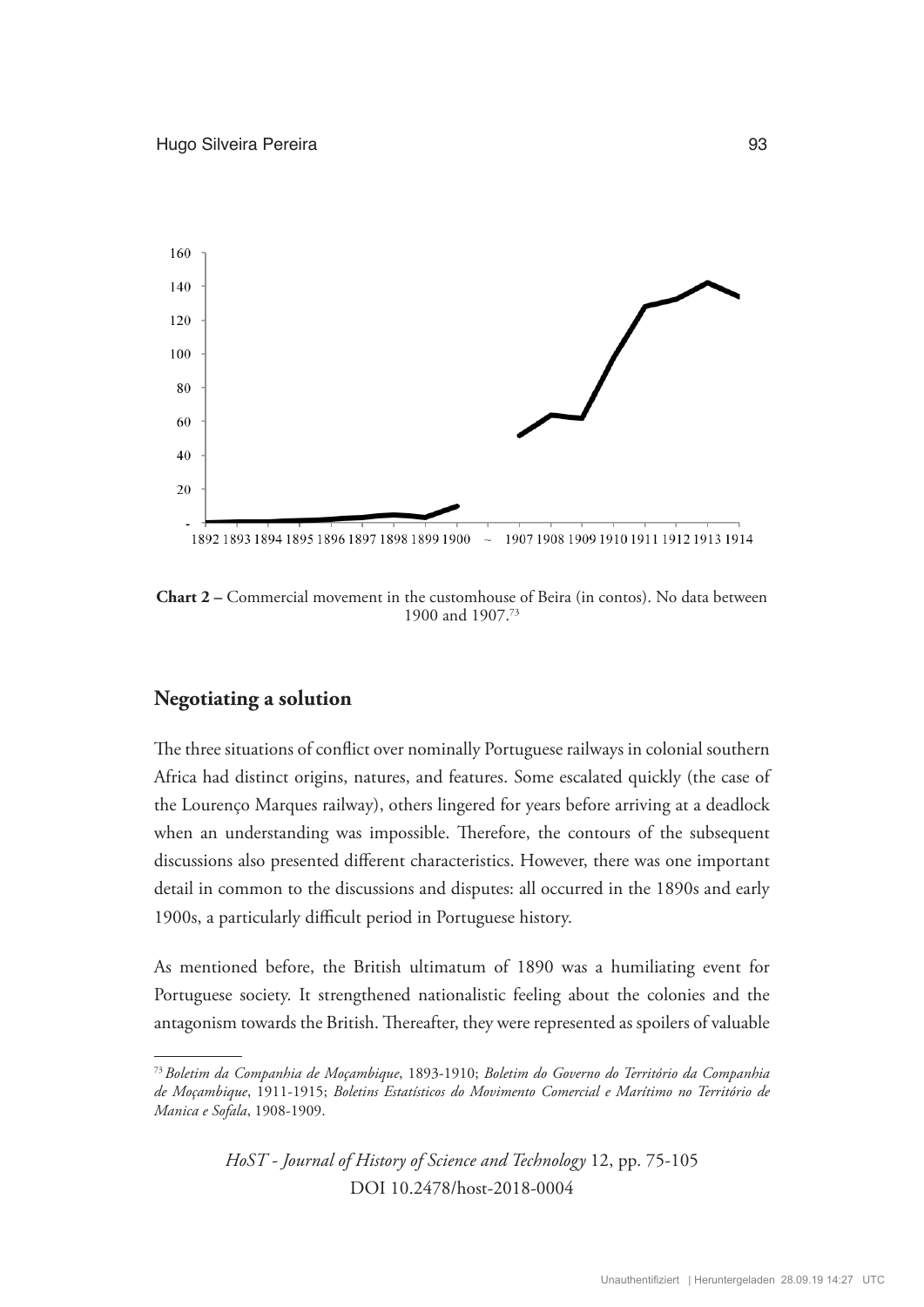territories of the Portuguese Empire and blamed for a situation that dishonoured Portugal.<sup>74</sup> Demonizing and blaming opposing parties is common in conflicts,<sup>75</sup> particularly those that include identity issues,<sup>76</sup> which can, in the end, strengthen the cohesion of the groups in dispute.77

Besides the political challenges created by the ultimatum, Portugal also faced financial difficulties in the 1890s. In 1892, after the government declared a partial default, it abandoned the gold-standard, and struggled to access external financial markets. Settlement with creditors was only agreed upon in 1906.<sup>78</sup> Albeit indirectly, this climate of financial uncertainty affected the negotiating processes – financial markets have a bearing on conflict resolution.<sup>79</sup> Besides, it is well known that during negotiations one party is aware of how much the resolution of the conflict will cost its opponent(s). $80$ Considering that the conflicts were also resource-based, these financial challenges left Portugal with little margin for manoeuver.

Negotiations regarding the Ambaca railway were held mainly between the Portuguese company and the Portuguese government, but the looming presence of the bondholders' trustees, and subsequently the British government, and their claim over the property of the line, although illegal, was a constant threat. Thus, the option of just letting the

\*

<sup>74</sup>Valentim Alexandre, *Origens do Colonialismo Português Moderno* (Lisboa: Sá da Costa, 1979), 64.

<sup>75</sup>Vamik D. Volkan, "The Need to Have Enemies and Allies: a Developmental Approach," *Political Psychology* 6, no. 2 (1985), 219-247.

<sup>76</sup>Rothman, *Resolving Identity-Based Conflict*, 24 and 39.

<sup>77</sup> Schellenberg, *Conflict Resolution*, 65-66.

<sup>78</sup>Luís Aguiar Santos, "A crise financeira de 1891: uma tentativa de explicação," *Análise Social* 36, no. 158-159 (2001): 185-207.

<sup>79</sup> Schellenberg, *Conflict Resolution*, 74-75.

<sup>80</sup> Saaty and Alexander, *Conflict Resolution*, 10.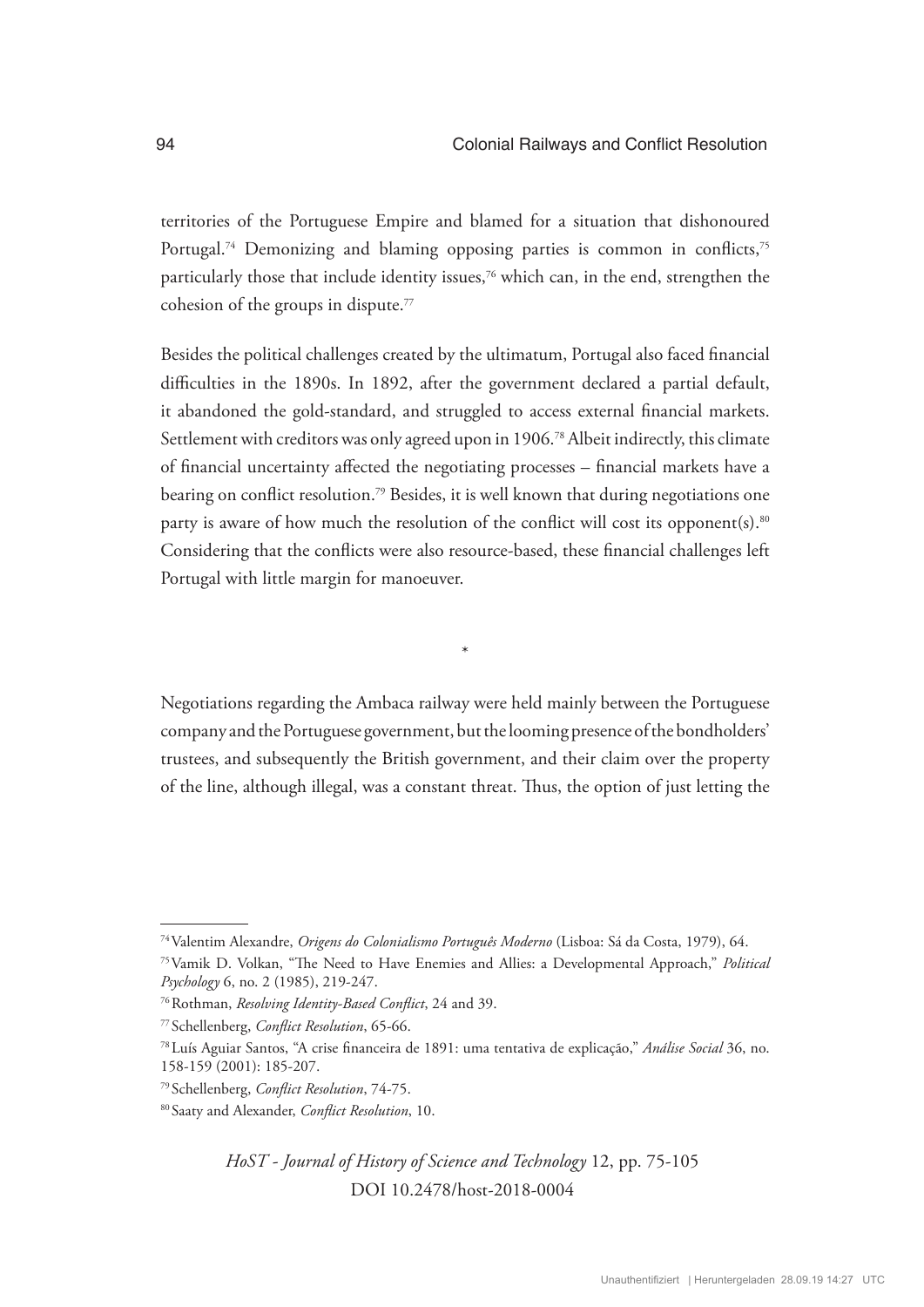company go bankrupt, although seductive, was very risky.81

The conflict was under control as long as the bondholders got their biannual payments in due time. So that became the main goal of the Portuguese government, which always fulfilled the terms of its contract with Companhia Real: the operation losses were covered, and the guarantee of yield duly paid.<sup>82</sup>

However, the amount due to the bondholders was superior to the subsidy paid by the State. The situation worsened after the 1891 default, as the interest had to be paid in pounds sterling, but the guarantee of yield was paid in the devalued Portuguese currency (*reais*/*contos*). Companhia Real blamed the State for its situation, arguing that it had suffered severely with the default and claiming that the government should pay the subsidy in sterling (thus covering the losses in the exchange rate). Furthermore, it claimed that the State had not built any roads in Angola, which were to feed the railway with traffic.<sup>83</sup>

In the meantime, different private investors (British, but also German, Dutch, Belgian, and French) observed the situation, hoping to eventually control the railway. In 1898 and 1899, it became known that Germany and Britain were negotiating the division of the colonial territories of bankrupt Portugal.84 The company itself used this alleged foreign interest as leverage in the negotiations with the government: in 1911 the board informed the government that it had refused to sell stock to foreign investors out of pure patriotism.<sup>85</sup> The hint was clear, though. If the government failed to consider the company's needs, the board might decide to sell it to foreign capital.

<sup>&</sup>lt;sup>81</sup> Previous experiences in the Portuguese mainland railways leased to private companies had taught the same lesson. A railway company funded by British or French capital was just too big to fail, in yet another case of private enterprise running on public risk – Daniel Thorner, *Investment in Empire, British Railway and Steam Shipping Enterprise in India 1825–1849* (Philadelphia: University of Pennsylvania Press, 1950), 168.

<sup>82</sup>Caminhos de Ferro de Luanda, pack 299 1H, AHU. Miscelânea, pack 2756 1B, AHU.

<sup>83</sup>Guimarães, "Le Chemin de Fer de Luanda," 118-119.

<sup>84</sup>Gisela Guevara, *As Relações entre Portugal e a Alemanha em torno de África. Finais do Século XIX e Inícios do Século XX* (Lisbon: Ministério dos Negócios Estrangeiros, 2006), 327-336.

<sup>85</sup>Portugal, Ministério das Colónias, *Documentos Relativos à Questão de Ambaca* (Lisbon: Imprensa Nacional, 1912), 25-27.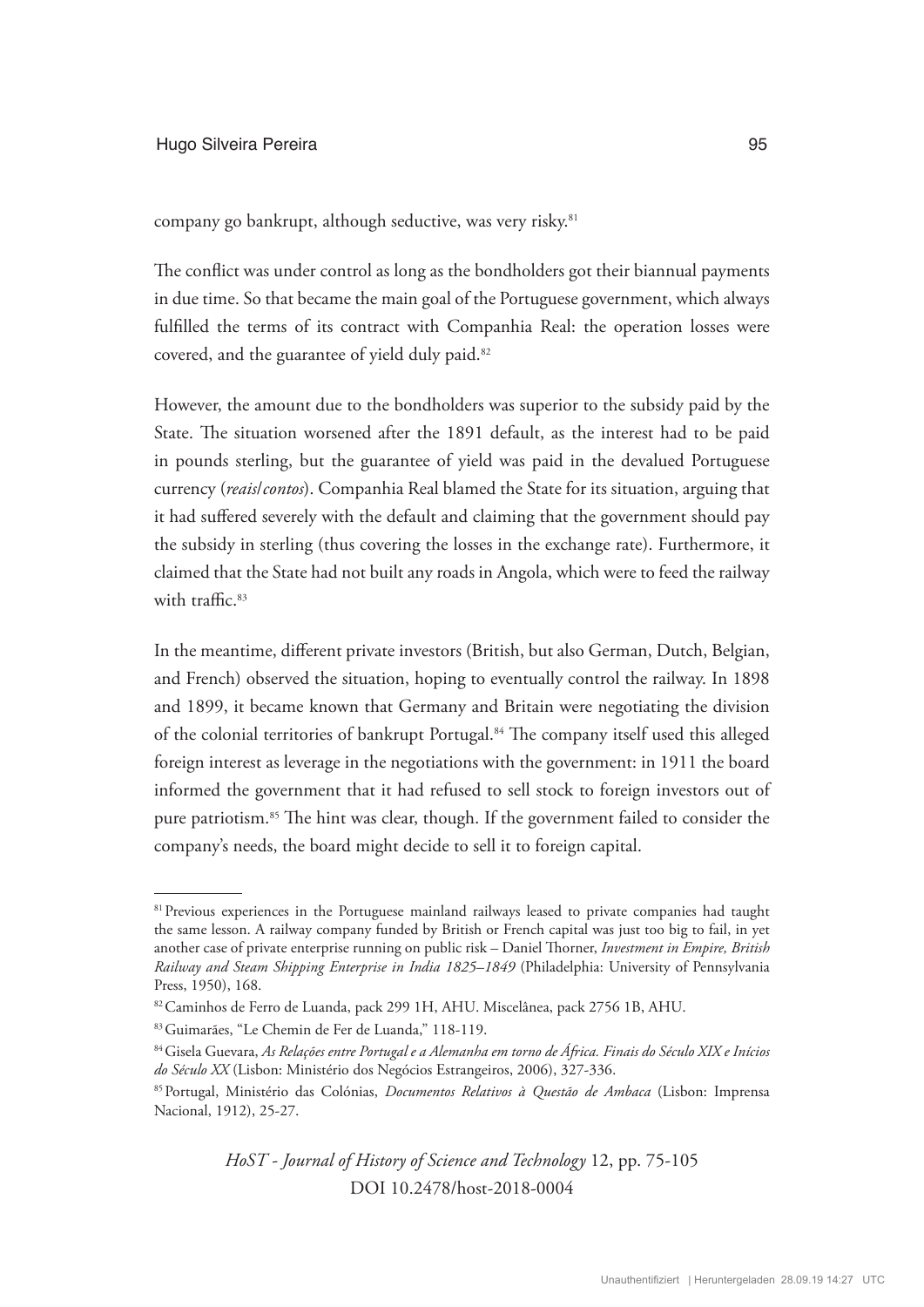Therefore, the Portuguese State gave additional sundry benefits to the railway company: prorogating the deadline for construction, paying the subsidy in advance, acting as guarantor for the company's loans, allowing increases in fares,<sup>86</sup> and building the extension of the line to the rubber-producing region of Malange.<sup>87</sup> These constituted a substantial financial effort for the Portuguese Treasury. The alternative of not granting them would mean the default of the company, the complaint of the trustees, and an intervention by the British government, and likely loss of control of the railway to foreign interests.

Additionally, the government appointed an official representative (José de Almada) to meet directly with the trustees in order to alter the terms of the contract, annulling the mortgage of the railway and granting a State guarantee to pay the bonds' interest.<sup>88</sup> Nothing came out of these talks, as the trustees held the upper hand and they did not need to change the terms of the loan contract. In this process, Portugal followed a negotiation style between compromise (proposing a series of trade-offs) and collaboration (pooling individual needs and goals towards a common objective).89

Nonetheless, since the company always paid its due, there were never grounds for a hostile takeover by foreign interests. Regardless, the situation was a powder keg just waiting to explode. Some proposed that the State should cease its aid to the company and simply let it go bankrupt. Others preferred nationalisation of the company. It was argued that with the line under full State control, it would be far from the grasp of foreign interests and would promote Portugal's colonising goals.<sup>90</sup>

Nationalising Companhia Real was not an easy task, however, because the company also blamed the State for its situation and demanded greater compensation than the State was willing to pay. Notwithstanding, Portugal managed to cope with the claims

<sup>86</sup>Marçal, "Um império projectado pelo 'silvo da locomotiva'," 247.

<sup>87</sup>Portugal, Direcção dos Caminhos de Ferro de Luanda, *Monographia do caminho de ferro de Malange*  (Luanda: Imprensa Nacional, 1909).

<sup>88</sup> Caminho de ferro de Ambaca, room S12, module E14, shelf P02, number 75456, process 32, Arquivo Histórico-Diplomático.

<sup>89</sup>For styles of negotiation, see Goncalves, *Conflict Resolution*, 48-52.

<sup>90</sup>Marçal, "Um império projectado pelo 'silvo da locomotiva'," 256.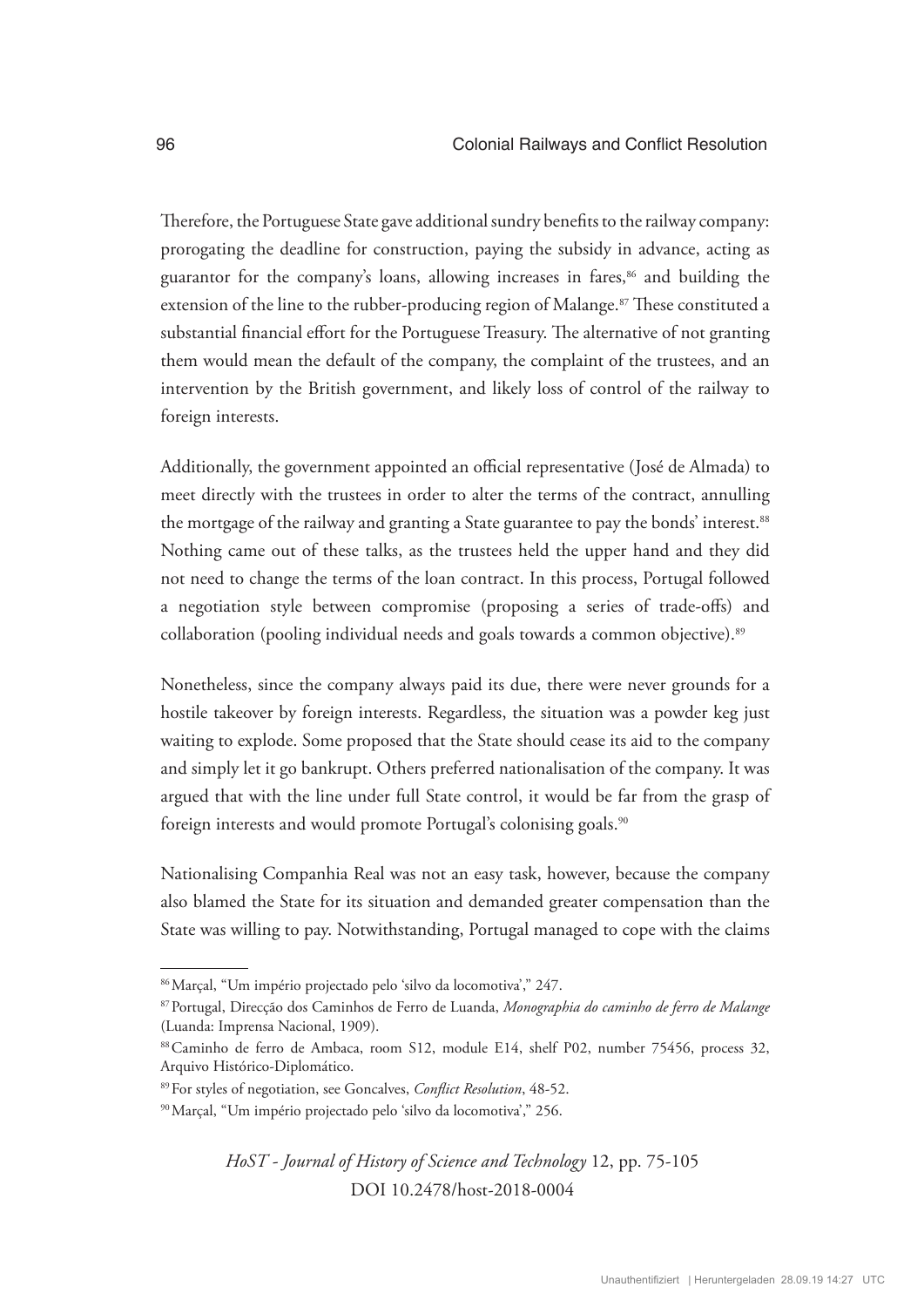of the company and the trustees for over 40 years and over several rounds of negotiations and arbitrations. When in 1938 the State and Companhia Real finally settled the nationalisation of the company and the railway, Portugal already had a firm grasp over Angola. The railway was no longer the decisive tool for territorial appropriation that it had been from the 1880s.<sup>91</sup>

\*

Contrary to what happened in Ambaca, conflict resolution in Lourenço Marques involved the governments of Portugal, Britain and the United States directly. After taking possession of the line (and refusing to auction it), the Portuguese executive tried to settle the dispute within the Portuguese legal framework (arguing that, according to the concession terms, the company was Portuguese for all judicial purposes). Initially, Portugal argued that it was entitled to terminate the contract and confiscate the line.<sup>92</sup> Later, it offered to reimburse investors the money they had invested.<sup>93</sup> The ultimate goal, however, was to keep the railway under full State control, so that the government could use it to impose the Portuguese agenda on Lourenço Marques, free from any external influence. Indeed, shortly after the confiscation of the line, Portugal agreed with the Transvaal a through-traffic agreement for goods transported from Lourenço Marques to Pretoria.<sup>94</sup>

Neither the British nor the Americans accepted the offer, as they demanded not only their money back, but also compensation for the future profits they were prevented from receiving. Their respective governments heeded their complaints: London and Washington informed Lisbon that its original offer was unacceptable.

<sup>91</sup>Marçal, "Um império projectado pelo 'silvo da locomotiva'," 260-268.

<sup>92</sup>*The Railway Times* 56/23/2709 (7 December 1889): 699.

<sup>93</sup> In parliament, minister of Foreign Affairs, Hintze Ribeiro, stated that Portugal did not seek to profit from somebody else's effort. The government was willing to compensate the investors in "fair terms." *Diario da Câmara dos Deputados* 21 July 1890: 704.

<sup>94</sup> Correspondence. Delagoa Delagoa Bay Railway; setting up of an Arbitration Tribunal, letter 6 September 1889, DO 119/141, TNA.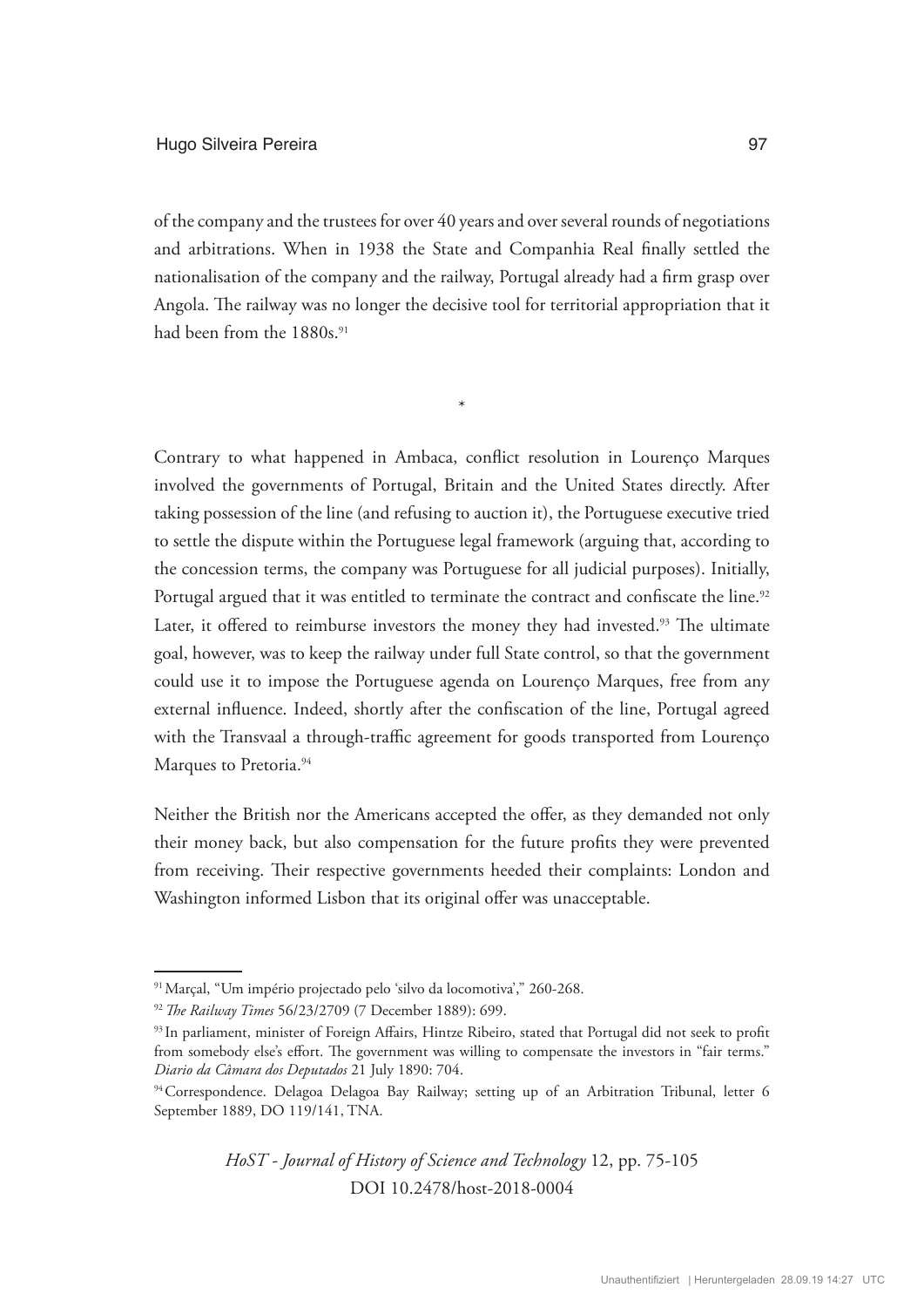The three parties agreed to an independent dispute arbitrator. This limited the ability of a strong party to impose a final decision on a weaker one, but led to competing negotiation where the parties kept an aggressive stance, with little or no regard towards the needs of the other. The parties chose Switzerland from a list of options composed of Belgium, Denmark, The Netherlands, Sweden, and Switzerland. The Swiss Federal Council nominated the referees.<sup>95</sup> The tribunal agreed that compensation was due, which in itself was a triumph for Portugal, as it was confirmation that nationalization of the line was final.<sup>96</sup> However, if the Americans were happy with just financial reparation,<sup>97</sup> the British hoped to take the opportunity to impose compensation so large that Portugal would be forced to allow a stronger British presence in the Portuguese territories of southern Mozambique.<sup>98</sup> In 1892, in a letter sent to the British Foreign Office, the High Commissioner for South Africa, Henry Brougham Loch, recommended that Britain should intervene to get concessions of railways and/ or customhouses in Lourenço Marques.99 Three years later it was Cecil Rhodes, Prime Minister of Cape Colony, who offered raising the necessary funds to buy the territory or the railway.100

To determine the amount of compensation, the parties called engineers. In this particular Britain had the advantage, as it had experienced engineers in the region to vouch for the high value of the railway. Engineers Wolf, Pauling, Butler, and Wileman confirmed that: net profits of the Cape and Natal railways had been on the rise since 1885; gold production from the Transvaal's Witwatersrand mines was increasing

<sup>95</sup>Delagoa Bay Railway Company. Further Correspondence, 56, letter 6 September 1889, FO 403/148, TNA.

<sup>96</sup>Marçal, "Um império projectado pelo 'silvo da locomotiva'," 305.

<sup>&</sup>lt;sup>97</sup> In April 1890, the American representative in Lisbon informed his Portuguese counterparts that his government could not accept that any foreign government confiscated the property of American citizens without reparation. Portugal, Ministério dos Negócios Estrangeiros, *Documentos apresentados às Cortes na sessão legislativa de 1890 pelo ministro e secretário de estado dos Negócios Estrangeiros: Questão do caminho de ferro de Lourenço Marques* (Lisbon: Imprensa Nacional, 1890), 37.

<sup>98</sup>R. J. Hammond, *Portugal and Africa: 1815-1910 – a study in uneconomic imperialism* (Stanford: Stanford University Press, 1996), 245-271.

<sup>99</sup>Delagoa Bay Railway Arbitration, letter 20 November 1892, FO 63/1266, TNA.

<sup>&</sup>lt;sup>100</sup> Correspondence. Delagoa Delagoa Bay Railway; setting up of an Arbitration Tribunal, letter 2 December 1895, DO 119/141, TNA.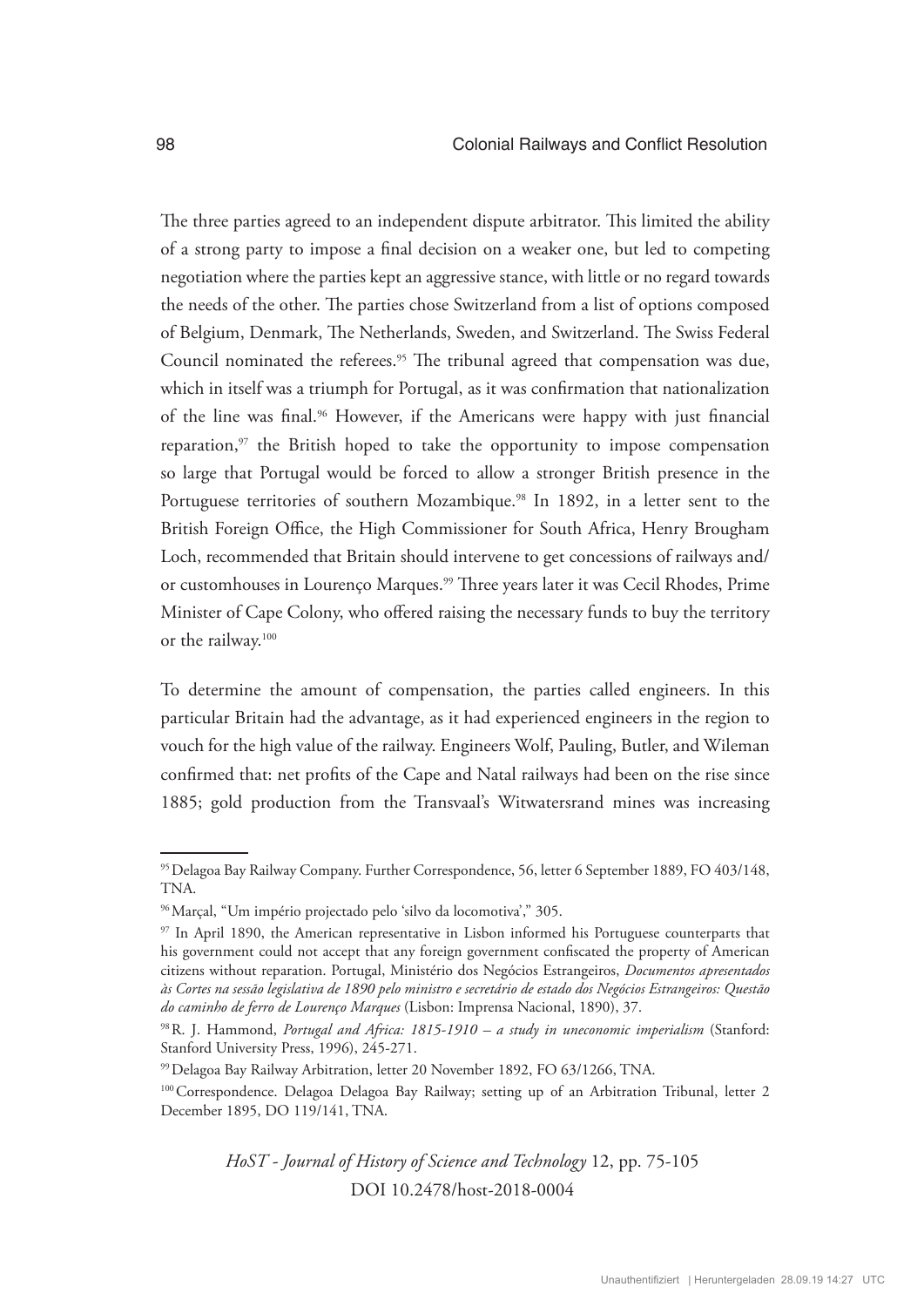since 1887; the harbour of Lourenço Marques was the *natural* outlet of Transvaal; the railway was the quicker route from the Transvaal gold fields to Lourenço Marques; probable annual net profit of the railway oscillated between 25% and 50% of the cost of construction.<sup>101</sup>

Portuguese engineers in Lisbon countered the opinions of their British colleagues, arguing that they were exaggerated and lacked any justification. However, none of those technicians had experience in Africa.102

The Swiss tribunal also sent to South Africa three experts, Stockalper, Dietler, and Nicole, who estimated the cost of the railway as £255,000 and its overall value £1,820,000.<sup>103</sup> The figure was far from the £3,245,000 demanded by the Americans and British. In 1900, ten years after the arbitration started, the tribunal decided that Portugal had to pay roughly £950,000 to the British and American creditors.<sup>104</sup>

Trehane, the American representative, was appalled – he could not find the words "to speak in too strong terms of reprobation of the dilatory, careless, and slovenly manner in which the Tribunal has done its work."105

The British were more acquiescent, as they realised that the shady dealings of McMurdo had weighed in the final decision. Also, on the brink of war with the Transvaal, the British had got from Portugal the commitment of not transporting weapons and ammunition to the Boer republic.106 After the war and the British annexation of the Transvaal, the railway fostered a symbiosis between both colonies' economies, as it conveyed Transvaal

<sup>&</sup>lt;sup>101</sup> Files Relating to the Lourenco Marques Railroad Claim, 1891 - 1900, Mémoire présenté par le Gouvernement des Etats-Unis de l'Amerique du Nord, 215-228, ARC Identifier 1142888, HMS/MLR Entry Number PI 177 294 Box 2, National Archives (Washington).

<sup>&</sup>lt;sup>102</sup> Conselho de Obras Públicas, box 42 (1894), report 24389 (22 October 1894), Arquivo Histórico do Ministério das Obras Públicas.

<sup>103</sup>Delagoa Bay Railway Arbitration, letter 4 May 1898, FO 63/1358, TNA. *The Railway Times*  73/19/3148 (7 May 1898): 626.

<sup>104</sup>Telo, *Lourenço Marques*, 163-166.

<sup>&</sup>lt;sup>105</sup> Correspondence. Delagoa Bay Railway; setting up of an Arbitration Tribunal, letter 2 May 1900, DO 119/142, TNA.

<sup>106</sup> Telo, *Lourenço Marques*, 155-157.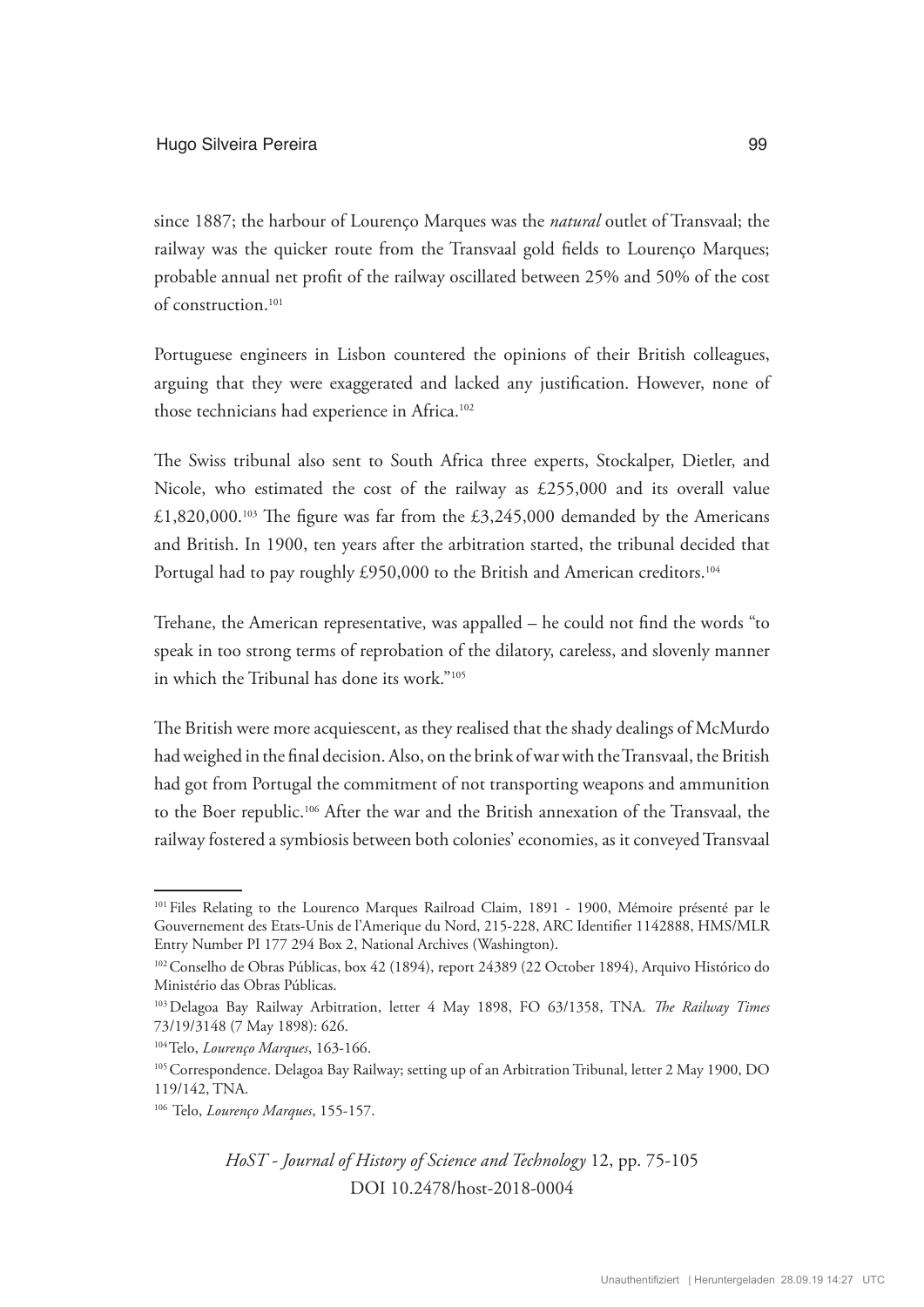gold to Lourenço Marques to be exported, and transported labour from Mozambique to the Witwatersrand goldmines.<sup>107</sup> This cooperative economic development<sup>108</sup> helped to heal the wounds of the British-Portuguese conflict in southern Mozambique.

For Portugal, the final decision was not negative (even though it was only expecting to pay the construction costs). Since the confiscation in 1889 Portugal profited £206,502 from its operation. In the following years until the eve of World War I, the operation paid over £1,500,000 (see chart 3 below). But more importantly, Portugal retained full ownership of the line.



**Chart 3** – Net results of the operation of the Lourenço Marques railway, in pounds sterling. No data for 1910 and 1911.<sup>109</sup>

\*

In Beira, conflict was not palpable, but it was latent, as the Portuguese chartered company resented the wide autonomy enjoyed by the railway companies and sought a larger control over the operation, so that it could use the line to promote the *nationalization* of Manica. Throughout the 1890s, the general-manager of

<sup>107</sup> Felizardo Bouene and Maciel Santos, "O modus vivendi entre Moçambique e o Transval (1901- 1909). Um caso de 'imperialismo ferroviário'," *Africana Studia* 9 (2006): 239-269.

<sup>&</sup>lt;sup>108</sup> Montville, "The Arrow and the Olive Branch," 7-8 and 16-19.

<sup>109</sup> Questão do Caminho-de-Ferro de Lourenço Marques entre Portugal, E.U.A e Inglaterra, pack 2526 1B, AHU; Miscelânea, pack 2756 1B, AHU.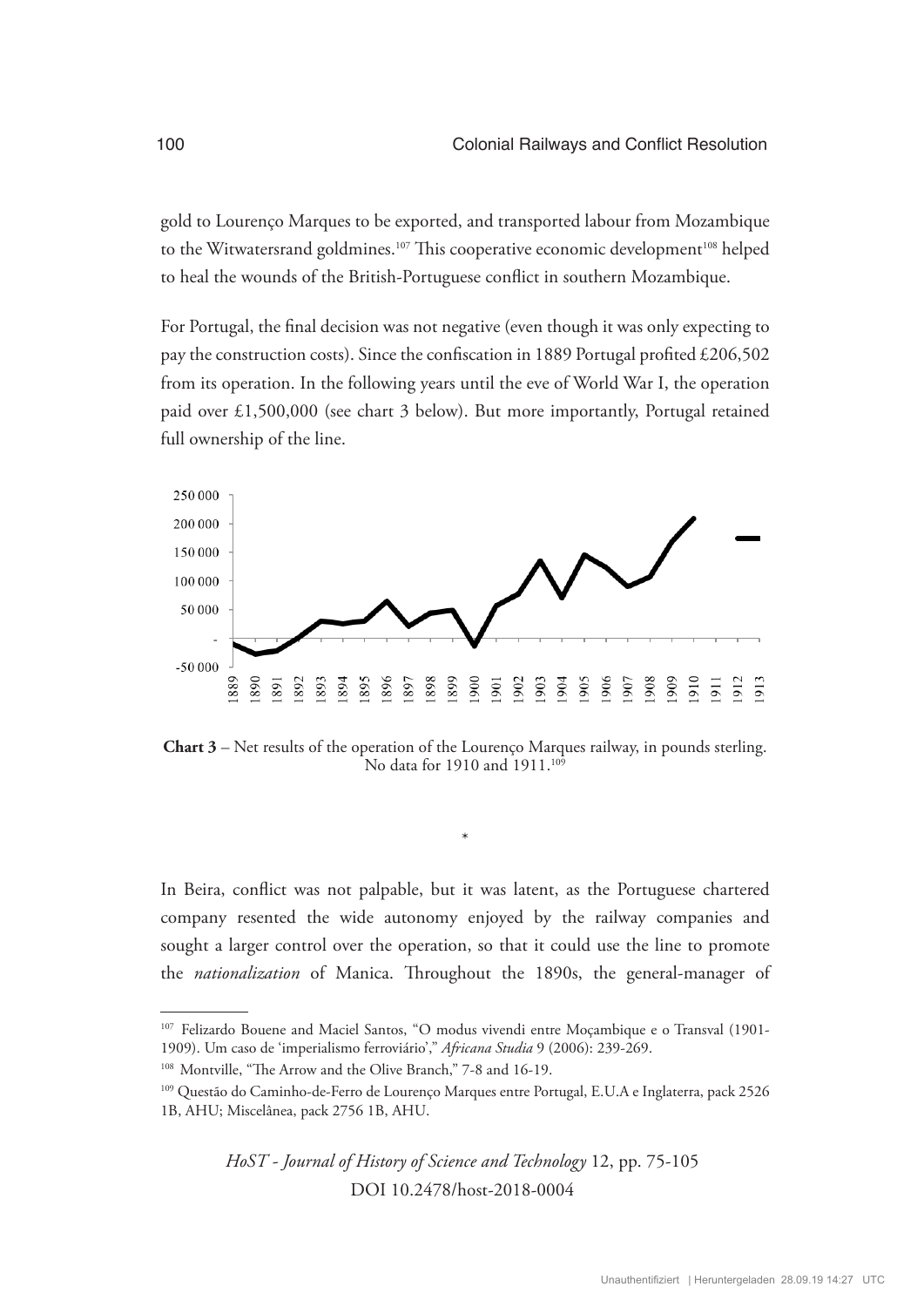Companhia de Moçambique, Mr. Ganhado, asked the Portuguese government to intervene and force the railway companies to submit to some control to the Portuguese chartered company, with no practical results. He regretted he got no help at all from the Portuguese ambassador in London.<sup>110</sup>

The railway companies (Beira Railway and Beira Junction), however, were happy with this state of affairs, whereas Portuguese authorities in Lisbon preferred to avoid worsening the conflict. Their reasons were that: (1) the working of the line was contributing to the development of the harbour in Beira; $111$  (2) the enterprise had cost Portugal nothing and it was the only one in the entire Empire that was not draining money from the Portuguese Treasury; $112$  (3) Portugal was already handling two conflicts with Britain, so that creating a new one in Beira would just add fuel to the difficult technodiplomatic relation between both nations; and (4) the government had already obtained from Britain the acknowledgment that with the railway Portugal had met all the conditions imposed in the 1891 Treaty.<sup>113</sup> This was a situation where direct communication between governments was not worthwhile, and it was advisable that negotiations resumed with track-two agents.<sup>114</sup>

The policy of avoiding conflict in Beira is clear in the following detail: as usual, both Beira Railway and Beira Junction used bonds to raise the capital necessary for the undertaking. Both gave as collateral the line itself, but in neither case did Portugal

<sup>110</sup> In 1896, Ganhado claimed he had written 41 letters to the government since 1891. *Copia de documentos officiaes trocados entre a Companhia de Moçambique e o Governo de Sua Magestade de Janeiro a Dezembro de 1896*, 4. *Copia de documentos officiaes trocados entre a Companhia de Moçambique e o Governo de Sua Magestade de Janeiro a Dezembro de 1898*, 118-119.

<sup>111</sup> Portuguese engineer Joaquim José Machado agreed the railway was facilitating commerce and the overall "civilisation" of Africa – shunning away the opinion according to which Portugal in Africa neither did anything nor did it allow others to do something. *Copia de documentos officiaes trocados entre a Companhia de Moçambique e o Governo de Sua Magestade de Janeiro a Dezembro de 1895*, 174-178.

<sup>112</sup> When, in 1896, Portuguese MP, Mariano de Carvalho, asked the government to explain the situation in Beira, minister João Franco simply replied: "the railway does not cost anything to the Portuguese government." See *Diario da Camara dos Deputados* 17 March 1896: 685.

<sup>113</sup> Fulfillment of 11 June 1891. Beira Railway, FO 93/77/52, TNA.

<sup>&</sup>lt;sup>114</sup> Stewart, "The Dartmouth Conference," 21-22.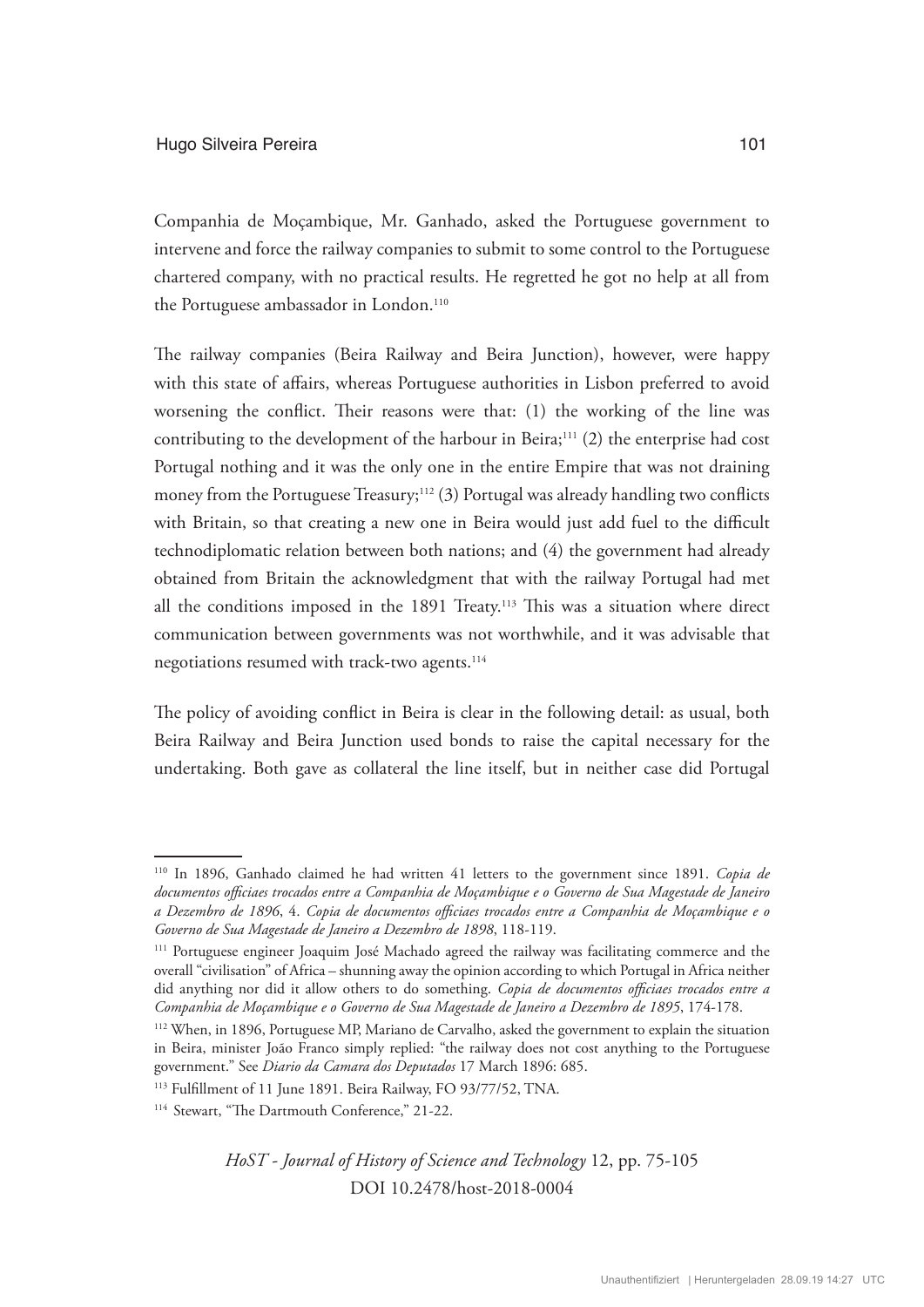oppose or complain.115 Even in the Portuguese parliament – where debates about railways and foreign intervention were usually long and vivid116 – the *Beiragate* was timidly discussed: between 1896 and 1899 there were only seven meetings between government and opposition that, furthermore, ended quite briefly.117

There was indeed a feeble attempt to counter the British presence in Manica by attracting Belgian capital to the region. In 1895, Companhia de Moçambique contracted with Belgian engineer Leopold Porcheron for the construction and operation of a new railroad from Beira northwards to the Zambezi River. Porcheron transferred the concession to the Belgian-based Compagnie du Chemin de Fer de Beira au Zambeze. However, nothing would come out of this contract in the following years.<sup>118</sup>

From 1897 onwards, rumours circulated that the railway companies were negotiating the lease of the lines to the firm that operated railroads in Rhodesia (Mashonaland Railway Company, also controlled by British South African Company).<sup>119</sup> In August 1900, the railway companies informed Companhia de Moçambique that the lease was complete. Once again, the board of the Portuguese chartered company was baffled and kept aside from negotiations.120 One year later, the lease agreement was presented to Companhia de Moçambique. Officers at the Portuguese Ministry of Marine and Overseas suggested the new contract was acceptable as it stipulated a decrease in fares and also broader supervision powers by the Portuguese chartered company; additional alterations to the contract should be kept to a minimum, considering the difficulty of

<sup>115</sup> Beira Railway Company Limited. Counsel's Opinion on Certificate of Incorporation, prospect 28 October 1892, TNA. Company No: 36808; Beira Railway Company Limited. Incorporated in 1892. Dissolved in 1959, prospect 28 October 1892, BT 31/37658/36808, TNA. Company No: 44637; Beira Junction Railway (Port Beira to Fontesville) Limited. Incorporated in 1895. Dissolved between 1933 and 1948, BT 31/31400/44637, TNA.

<sup>&</sup>lt;sup>116</sup> Pereira, "A política ferroviária nacional," annex 18.

<sup>117</sup> *Diario da Camara dos Deputados* 1896-1899.

<sup>118</sup> Marçal, "Um império projectado pelo 'silvo da locomotiva'," 348-349.

<sup>119</sup> *Copia de documentos officiaes trocados entre a Companhia de Moçambique e o Governo de Sua Magestade de Janeiro a Dezembro de 1897*, 249.

<sup>120</sup> *Copia de documentos officiaes trocados entre a Companhia de Moçambique e o Governo de Sua Magestade de Janeiro a Dezembro de 1900*, 326-327 and 481-482.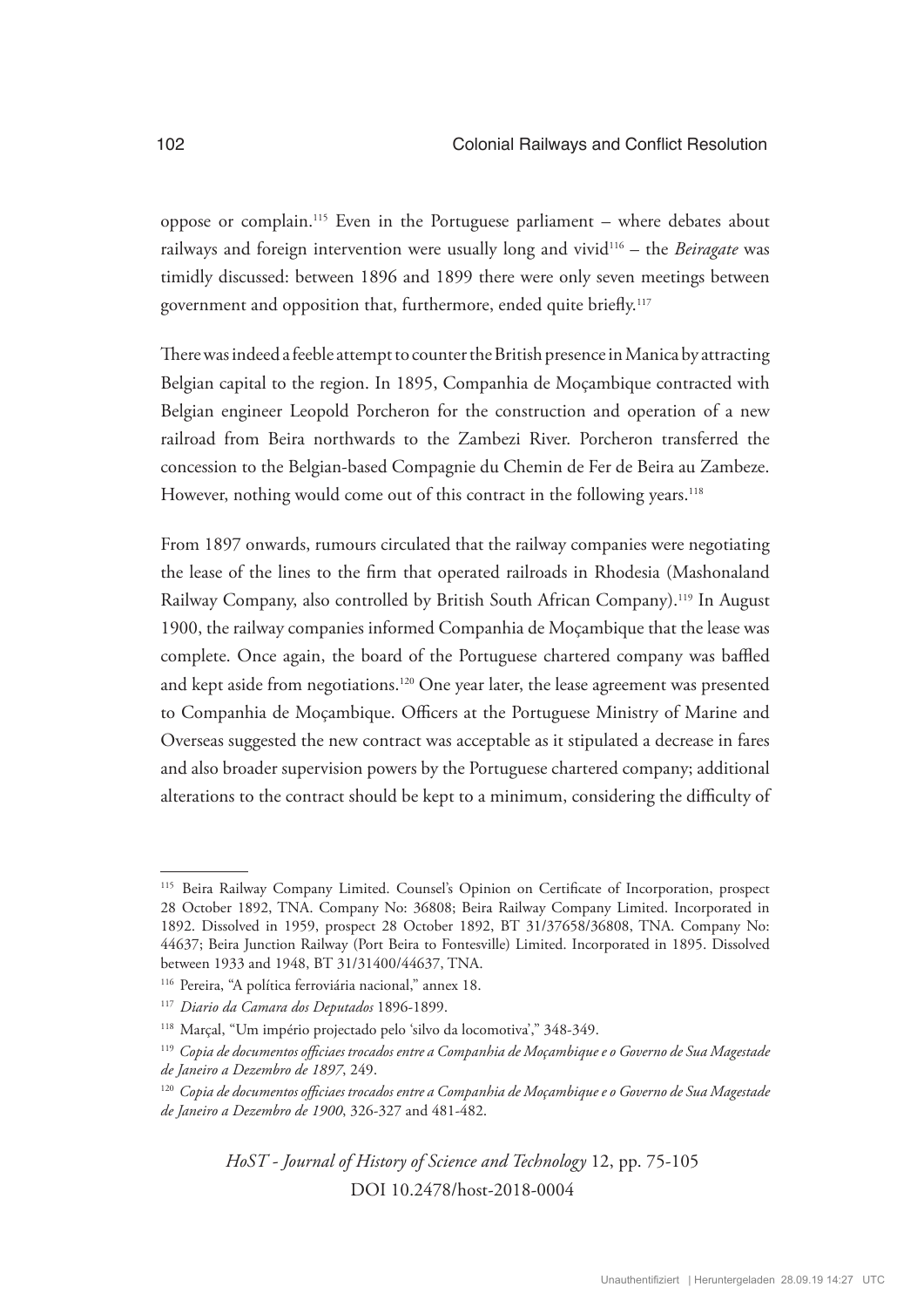negotiating with the railway companies.<sup>121</sup>

In the next few years, the feud followed mostly economic and business contours, involving fares and the development of the harbour in Beira, in order to attract a large chunk of Rhodesian traffic. In 1906–1907 a new agreement was reached between the Portuguese chartered company and the companies that operated the Beira railway. It stipulated a decrease in fares and the construction of a new dock in Beira,<sup>122</sup> which then led to an increase in traffic towards Beira (see chart 2).<sup>123</sup> As in Lourenço Marques, economic development in the aftermath of the negotiation helped to settle the dispute. But in this case, track-two action also created an ambiance for a more peaceful settlement and a more stable aftermath.124

In the end, Portugal was not able to eliminate the British presence and pre-eminence in the railway and in Manica – which led to a new, unsuccessful attempt to attract Belgian capital to build the railway from Beira to the Zambezi River.<sup>125</sup> However, the railway became responsible for the increase of movement in Beira. Portugal could thus prove to Europe that it was indeed working to colonise, "civilise," and bring "progress" to that area of Africa and thus could still be considered a colonial nation.

# **Conflict outcomes**

The three conflict cases had different natures, but they cannot be separated from the context of the scramble for Africa in the 1880s and the specificity of the 1890s in the

<sup>121</sup> Caminho-de-ferro da Beira. 1895, 1901, 1903, 1905 a 1908, report 3 June 1901; letter 24 July 1901, pack 2550 1B, AHU.

<sup>122</sup> Portugal, Ministério dos Negócios Estrangeiros, *Documentos relativos aos caminhos de ferro da Beira*  (Lisboa: Imprensa Nacional, 1948), 10-21.

<sup>&</sup>lt;sup>123</sup> Correspondence from 1906. Portugal. Code 436 Files 1079 - 4001, report 21 August 1906, FO 367/17, TNA.

<sup>124</sup> Landrum Bolling, "Strengths and Weaknesses of Track Two: a Personal Account," in *Conflict Resolution: Track Two Diplomacy*, eds. John W. McDonald Jr and Diane B. Bendahmane, 53-64 (Washington: Foreign Service Institute, 1987), 53-56.

<sup>125</sup> Which, in the end, was built by British capital. Marçal, "Um império projectado pelo 'silvo da locomotiva'," 359-362.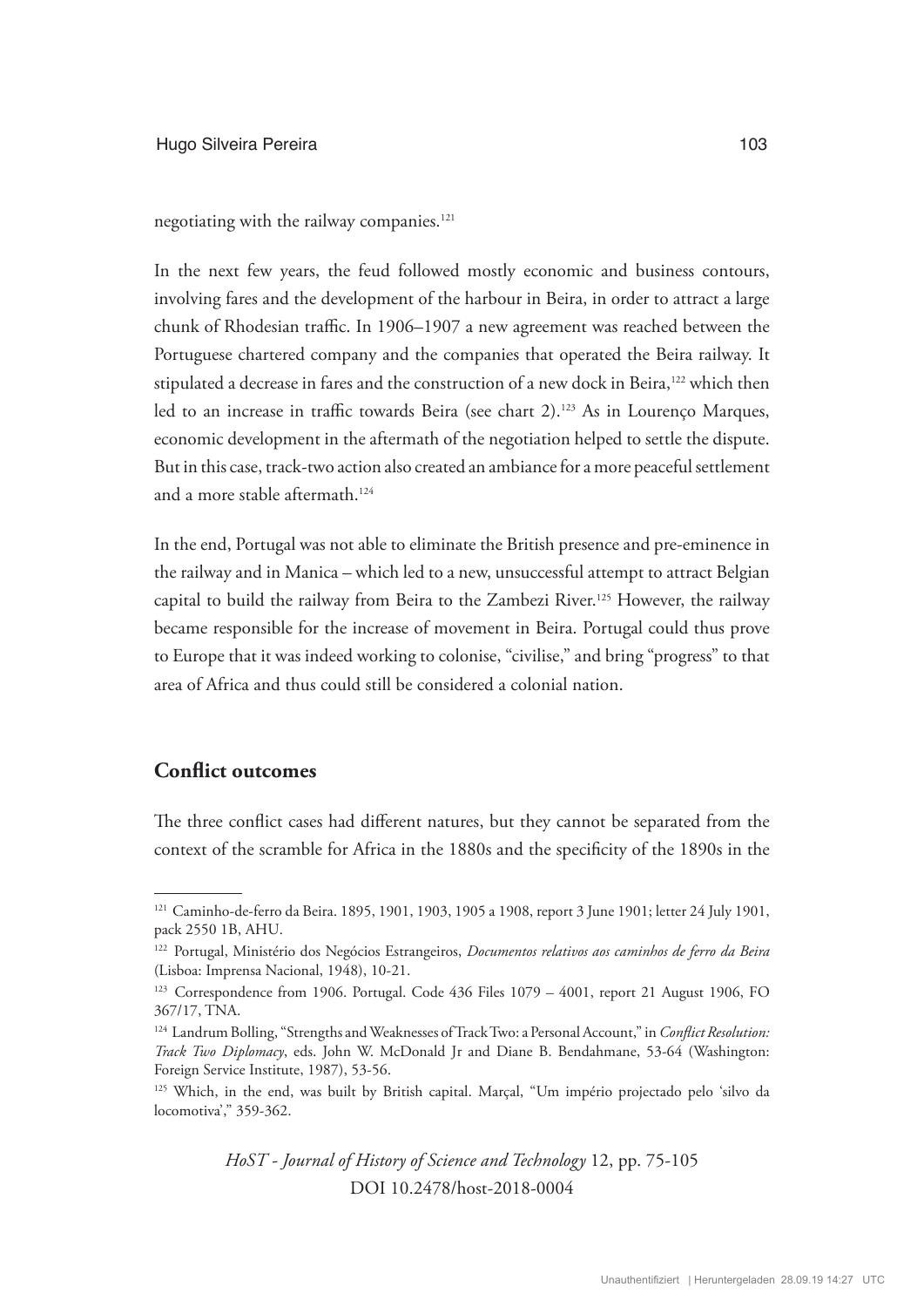history of Portugal. Also, they illustrate the importance of technology as a "tool of empire" to assert dominance in the colonial landscapes but also the importance of money in the implementation, development (and failure) of technical systems.

Within these contexts, it is clear that despite the graveness of the situation, its settling was not urgent. All three disputes took years to resolve. Evidently, the parties could tolerate a longer situation of conflict, especially in Ambaca (where the conflict was controlled as long as the trustees were paid their due).

Second, throughout these processes, the agency of track-two diplomats was vital during negotiation and settlement. This confirms that track-two diplomacy is not a surrogate for track-one diplomacy, but a supplement.<sup>126</sup> Their action was visible in the case of the Ambaca and Beira lines, particularly in the latter. In Lourenço Marques, the question was handled directly at a governmental level.

Third, the final results of the negotiations were just one of many possibilities for settling the disputes: Portugal could decide to allow the Ambaca company to go bankrupt; Britain could force the re-leasing of the Lourenço Marques road to another British company, threatening with a closure of the London Stock Exchange to Portuguese bonds; Beira railway companies could utterly refuse any meddling of the Portuguese chartered company and use the track solely for its own agenda.

Fourth, even though the ultimate goals of Portugal and Britain were not achieved (as they were quite opposing), the final results of the negotiations led to a situation where both countries' agendas were favoured. Portugal did not lose complete control of the railways, which were used to foster its colonial economies and to assert the Portuguese presence in Africa. Britain, on the other hand, kept a presence in the Portuguese colonies, exerting a form of informal imperialism. The three conflicts did not lead to a final situation of frustration or violence, but they did not foster development and dynamism127 in the relationship between Portugal and Britain in Africa. Rather, they

<sup>&</sup>lt;sup>126</sup> McDonald Jr, "Introduction."

<sup>127</sup> See Rothman, *Resolving Identity-Based Conflict*, 5-6.